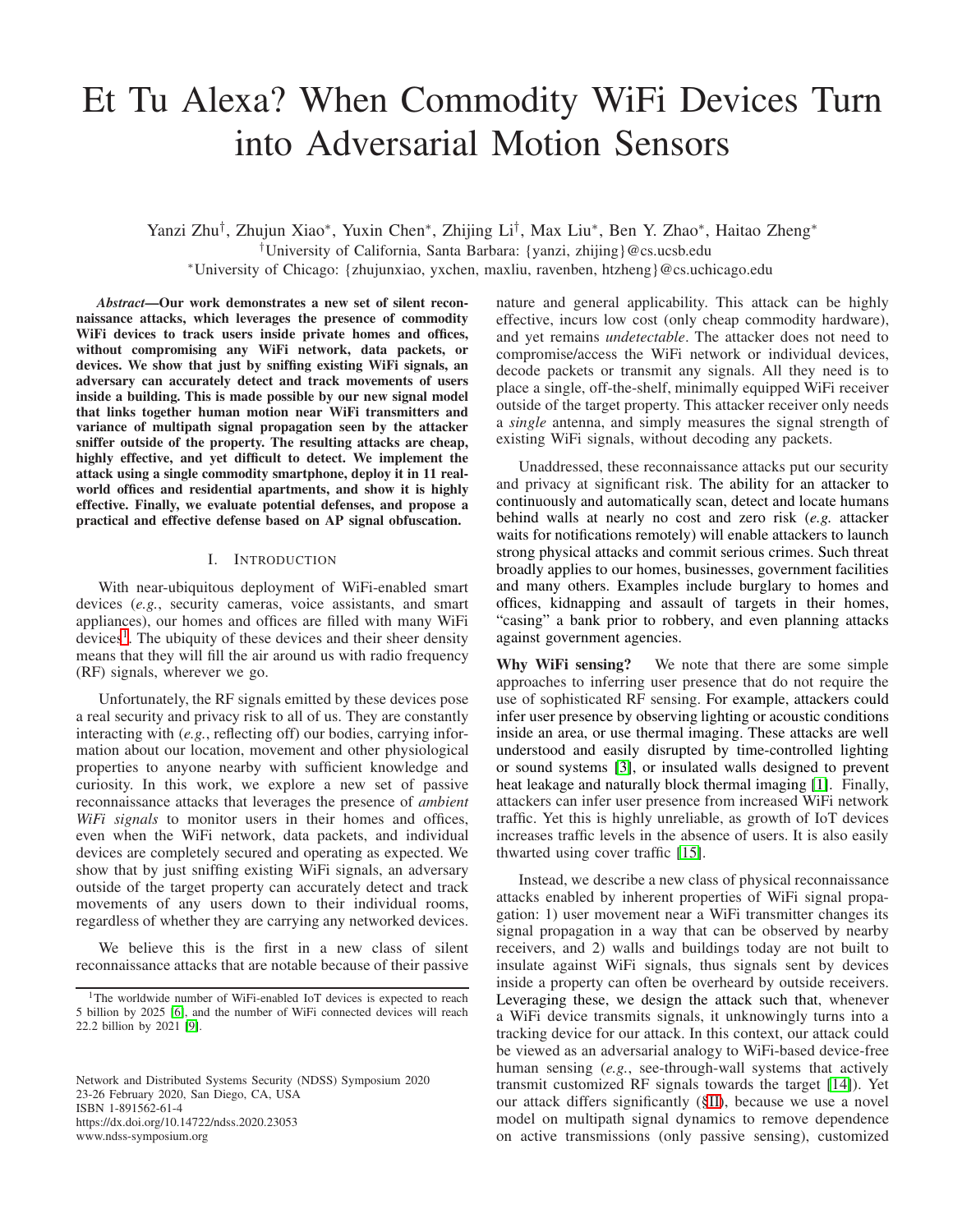hardware (only a commodity, single antenna receiver), and knowing precise locations of WiFi devices inside the property.

Motion detection via multipath signal dynamics. The core of our attack is a new model on signal dynamics that links together human motion near WiFi transmitters and variance of multipath signal propagation seen by a sniffer outside of the property. Specifically, when a human target moves (*e.g.*, sitting down, walking, opening/closing doors) near a WiFi device  $x$ , the motion changes the multipath signal propagation from  $x$ to the attacker sniffer  $S$ . Our new signal model allows  $S$ to accurately capture such signal dynamics and use them to pinpoint the target to her specific room. The more WiFi devices inside the property, the more accurate the tracking becomes.

Our proposed attack does not assume any prior knowledge of the WiFi network and devices inside the target property, including their locations. Our attack can discover devices and estimate their coarse locations using their WiFi signals, and the attack continues to function even if these devices are relocated.

We build a complete prototype of the attacker system on commodity smartphones, and experimentally show that the attack (using a single smartphone) is not only highly accurate (detecting and localizing users to an individual room), but also highly general (effective across a wide range of 11 different physical settings, including both office buildings and residential apartments).

Defense via AP-based signal obfuscation. We explore robust defenses against our proposed attack and other passive sensing attacks. We consider four immediate defenses: reducing leakage by geo-fencing and rate limiting, signal obfuscation by MAC randomization, and power randomization at WiFi devices, and find that they are either impractical or ineffective. We then propose a practical alternative using *APbased signal obfuscation*, where the WiFi Access Point actively injects customized cover signal for its associated devices. This defense effectively creates noise to the signal measurements, such that the attacker is unable to identify change due to human motion. Our defense is easy to implement, incurs no changes to devices other than the AP, but reduces the human detection rate to 47% while increasing the false positive rate to 50%. Such ambiguity renders the attack useless in practice.

In the rest of the paper, we describe our efforts to understand the feasibility, challenges, and defenses surrounding the proposed attack. In short, our key contributions include:

- We identify a low-cost, undetectable human sensing attack using just a single sniffer with a single antenna, and design a new multipath signal variance model for motion detection.
- We prototype the attacker system on a commodity smartphone and validate the attack in real-world settings.
- We propose and evaluate a practical and effective defense using AP-based signal obfuscation.

Limitations. Currently, our attack detects human presence in each room over time by detecting and localizing targets to individual rooms. It is unable to identify fine-grained features such as speed, activity type and user identity, or separate humans from large animals. Despite such limitations, our work identifies a realistic, low-cost, and undetectable reconnaissance attack using passive WiFi sensing. We hope our work brings more attention to this important and understudied topic.



<span id="page-1-1"></span>Fig. 1. Traditional human sensing designs either (a) relies on active transmissions by (customized) attacker devices, or (b) deploys one or more advanced sniffers (laptops/USRPs) with multiple antennas; (c) Our attack uses a single smartphone (with a single antenna) as the passive sniffer, and turns commodity WiFi devices inside the property as motion sensors.

#### <span id="page-1-0"></span>II. BACKGROUND: DEVICE-FREE HUMAN SENSING

Some details of adversarial sensing attacks are reminiscent of the problem of "device-free human sensing." A natural question is: *can we simply reuse existing work on device-free human sensing systems to launch adversarial sensing attacks*? To answer this question, and to better understand how these attacks in the context of prior work, we review in detail existing works in device-free human sensing.

The task of "device-free human sensing" makes no assumptions on whether targets are carrying networked devices. Sensing is generally achieved by capturing and analyzing RF signals reflected off or blocked by human bodies. To be clear, this is quite different from the task of "device localization," in which the target is a networked device that communicates and synchronizes with the sensing system, *i.e.* sending and/or receiving signals (*e.g.*, [\[69\]](#page-14-0), [\[33\]](#page-14-1), [\[74\]](#page-14-2), [\[16\]](#page-13-6), [\[21\]](#page-13-7)).

Existing works on device-free human sensing can be categorized into two broad groups: *active mode* and *passive mode*.

Active sensing. Most of the existing works fall into this group, where the sensing device continuously transmits RF signals towards the target area (Figure [1a](#page-1-1)). As some signals get reflected off the target body, they are captured by the sensing device to infer the target status (*e.g.*, [\[14\]](#page-13-5), [\[13\]](#page-13-8), [\[63\]](#page-14-3), [\[71\]](#page-14-4)). To facilitate sensing/inference, the RF signals are often customdesigned to capture information of the target, *e.g.*, frequencymodulated continuous wave (FMCW) signal [\[14\]](#page-13-5), [\[13\]](#page-13-8) that largely differs from WiFi transmissions. We note that some prior works on active sensing (*e.g.*, [\[26\]](#page-13-9), [\[47\]](#page-14-5), [\[73\]](#page-14-6)) are branded as "passive sensing" to refer to device-free human sensing, although their sensing device is actively transmitting signals.

When considering our adversarial scenario in the context of active sensing, the key property is "detectability." Since the attacker device must *continuously* transmit RF signals, it is easy to detect, localize and remove these devices.

Passive sensing. In a passive mode, sensing devices only listen to existing transmission signals, but do not transmit signals themselves. They have no control of the RF signal used for sensing. The state-of-the-art design [\[63\]](#page-14-3) deploys multiple sniffers to listen to WiFi signals sent by multiple transmitters in the target area, and uses these signals to detect and estimate user location. Specifically, when a user blocks the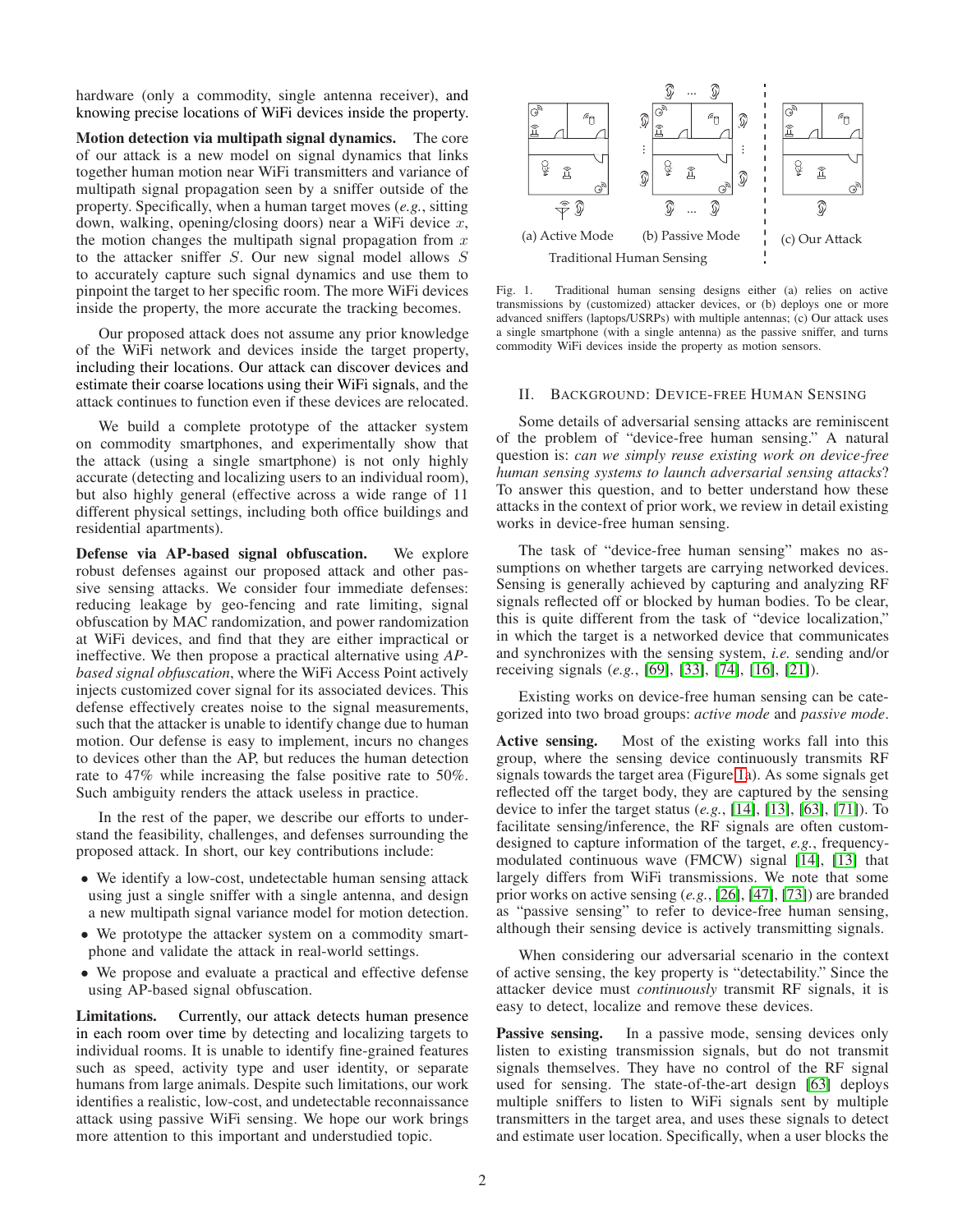direct line of sight (LoS) path from a transmitter to a sniffer, the original signal will diffuse around the user. By building a precise propagation model on signal diffusion on the LoS path, [\[63\]](#page-14-3) is able to derive the user location. However, doing so requires precise location of the transmitters (cm-level). Such requirement is impractical under our adversarial scenario.

Similarly, an earlier work [\[17\]](#page-13-10) detects the presence of a user when she disturbs the direct path between a WiFi access point (AP) and a sniffer. Again, the attacker must obtain AP locations a priori, and must deploy multiple sniffers around the target area to detect user presence (see Figure [1b](#page-1-1)).

Key observation. While some existing human sensing systems can be turned into attacks, they impose a hefty cost and risk for the attacker, significantly limiting the applicability of the attack. This motivates us to consider a new, passive human sensing attack that can be launched by a minimally equipped attacker and remains undetectable. Along these lines, our proposed attack only requires a single commodity WiFi receiver (with a single antenna) outside of the target area (Figure [1c](#page-1-1)). As we will explain in [§IV,](#page-3-0) this is made possible by building a new model to detect motion using dynamics of multipath signal propagation from each anchor to the sniffer, rather than those of the direct path as in [\[63\]](#page-14-3), [\[17\]](#page-13-10).

# III. ATTACK SCENARIO AND ADVERSARIAL MODEL

We start by describing the attack scenario, the adversarial model, and the type of signals captured by the attacker sniffer.

Attack scenario: one sniffer and many anchors. As shown in Figure [1c](#page-1-1), our attack leverages the ubiquity of commodity WiFi devices, ranging from routers, desktops, printers, to IoT devices like voice assistants, security cameras, and smart appliances. These devices are often spread over each room of our homes and offices [\[11\]](#page-13-11), [\[10\]](#page-13-12), and generally flood the surroundings with periodic WiFi packets. We refer to these WiFi devices as *anchors* in our attack.

Our attack also leverages the fact that WiFi signals are designed for significant coverage and can penetrate most walls. Thus an attacker can place a sniffer outside the target property to passively listen to existing signals sent by anchors, without compromising them or the network. Because WiFi protocols do not encrypt source and destination MAC addresses, the sniffer can isolate packets sent by each anchor, even under MAC randomization [\[51\]](#page-14-7), [\[56\]](#page-14-8), [\[41\]](#page-14-9).

Our attack is effective if the sniffer can capture signals from at least one anchor per room of interest. The actual number of sniffers required depends on the size and shape of the target property and wall materials. Across all of our experiments with 11 office buildings, residential apartments and single family houses (described later in [§V-B\)](#page-6-0), a single sniffer is sufficient to cover our target scene.

Our attack does not work when WiFi signals do not leak to outside of the property, *e.g.* when the property has thick, concrete exterior walls. The attacker can detect this (and walk away) when either the sniffer sees too little WiFi signals, or the detected anchors are outside of the target area ([§V-B\)](#page-6-0).

Adversarial model. We make the following assumptions about the adversary.

- The adversary makes no assumptions about the number, location, or movement speed of human targets being tracked.
- The adversary does not have physical or remote access to WiFi devices in the target property, or the property itself.
- Similar to the evil maid attack [\[2\]](#page-13-13), the attacker can physically move *outside* the target property, either outside exterior walls or along public corridors, without attracting suspicion. This temporary access is necessary only for initial bootstrapping the attack, and not required for the prolonged sensing phase.
- To avoid detection, the attacker only performs passive WiFi sniffing, and avoids using any bulky or specialized hardware, *e.g.* directional antennas, antenna arrays, or USRP radios [\[8\]](#page-13-14). Instead, they use commodity mobile or IoT devices, *e.g.* smartphones or smart street lights. The sniffer device only needs a single (built-in) antenna.

Note that while some smartphones (including the ones used in our attack implementation) have multiple antennas, their firmware only exposes aggregate signal received across multiple antennas, effectively giving the same amount of information as devices with a single antenna.

• The adversary partitions the target property into "regions" or virtual rooms around the anchors to detect user presence. When the adversary has access to rough floor plans of the target property<sup>[2](#page-2-0)</sup>, the attacker detects user presence down to their individual rooms.

We intentionally choose a resource-limited attacker to demonstrate the generality of this attack. Lower resource requirements imply that the attack can be successful in a wider range of practical scenarios.

Signals captured by the sniffer. For each anchor  $x$ , the sniffer  $S$  can extract two metrics from  $x$ 's raw WiFi signals (even if the packets are encrypted). The first is *amplitude of channel state information (aCSI)* that measures the received signal strength (RSS) on each of the many frequency subcarriers used in a transmission. Since human movements change the multipath signal propagation from  $x$  to  $S$ ,  $x$ 's aCSI values seen by  $\overline{S}$  will fluctuate over time. The second one is RSS, or the aggregated aCSIs over all the subcarriers. This aggregation makes RSS relatively insensitive to human movements.

A passive sniffer with a single antenna is *unable* to extract advanced signal features including phase of CSI (fCSI), Angle of Arrival (AoA) and Time of Flight (ToF) [\[29\]](#page-14-10), [\[47\]](#page-14-5). Tracking fCSI and ToF requires the sniffer to actively synchronize with the transmitter [\[62\]](#page-14-11), and estimating AoA requires the sniffer to have an antenna array [\[69\]](#page-14-0), [\[30\]](#page-14-12). As mentioned earlier, while some smartphones are equipped with multiple antennas, their firmware only reports a single effective CSI but not per-antenna CSI values. Furthermore, AoA estimation requires antennas to be separated by half a wavelength (12.5cm for WiFi). Thus a reasonable array of 4 antennas will be at least 19cm in width. These physical limitations rule out the feasibility of using phase, ToF and AoA in our sensing design.

<span id="page-2-0"></span><sup>&</sup>lt;sup>2</sup>Rough floor plan can often be derived from publicly available data, such as real estate websites and apps, and public building documents.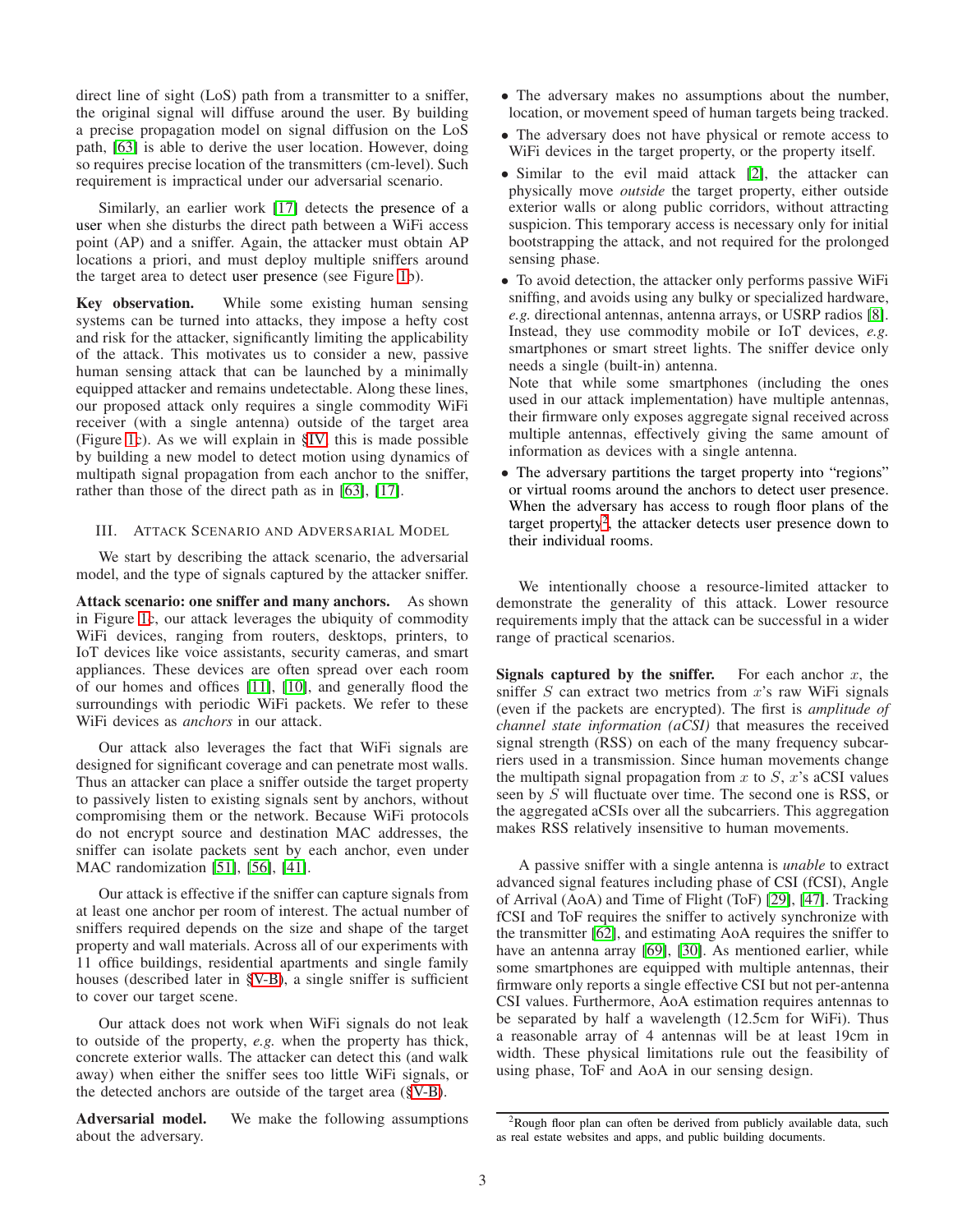

<span id="page-3-2"></span>Fig. 2. Observations on how human movements affect an anchor's  $\overline{\sigma_{aCSI}}$  seen by the sniffer. (a)  $\overline{\sigma_{aCSI}}$  w/ and w/o user presence; (b)-(c) When a user moves near an anchor x, some signal paths from x to the sniffer are more frequently affected, so  $\overline{\sigma_{aCSI}}(x)$  rises. As she moves away from x and has less impact on the signal propagation,  $\overline{\sigma_{aCSI}}$  reduces.

#### <span id="page-3-0"></span>IV. TURNING WIFI DEVICES INTO MOTION SENSORS

Our attack is driven by a new aCSI variance model that links human motion near any anchor to temporal dynamics of the anchor's multipath signal propagation seen by the attacker sniffer. Whenever an anchor transmits WiFi signals, it unknowingly turns into a motion sensor for our attack. These "motion signals" are immediately seen by the attacker sniffer, who then pinpoints the targets down to their exact room(s).

Unlike prior work on passive RF sensing [\[63\]](#page-14-3), [\[17\]](#page-13-10), our new model focuses on capturing temporal dynamics of multi-path signal propagation<sup>[3](#page-3-1)</sup> from each anchor to the sniffer, rather than only the direct path. This lets the attacker detect any motion *around* each anchor that disturbs the multipath signal propagation, and also eliminates the need to obtain precise anchor locations and deploy multiple sniffers [\[63\]](#page-14-3), [\[17\]](#page-13-10).

In the following, we describe the basic observations that motivate us to pursue the attack, the key challenges it faces, and the key design concepts that make the attack feasible.

#### *A. Correlation between Signal Dynamics and User Movement*

(i) User movement  $\rightarrow$  aCSI variance. In an office/home, human users are never completely stationary. Whether it is playing games, walking, opening doors, sitting down, their natural movements will disturb the multipath signal propagation of nearby WiFi transmitters (*i.e.* anchors), creating immediate, temporal variations in their aCSI values seen by the sniffer.

We propose to capture such temporal variation by a new *aCSI variance* metric:

$$
\overline{\sigma_{aCSI}} = \frac{1}{|I_q|} \sum_{i \in I_q} \sigma_{aCSI}(f_i)
$$
 (1)

where  $\sigma_{aCSI}(f_i)$  represents the aCSI *standard deviation* for subcarrier i (at frequency  $f_i$ ) calculated by the sniffer over a short time window (*e.g.*, 5s). We also take efforts to reduce the impact of noise and artifacts in aCSI reports by the firmware, first denoising aCSI per subcarrier using the wavelet method [\[75\]](#page-14-13), then removing outliers by only including subcarriers whose  $\sigma_{aCSI}(\cdot)$  sequences are highly correlated. The set of subcarriers used in the above calculation  $(I_q)$  are the top 50% of most correlated pairs.

Figure [2a](#page-3-2) plots several 30-second samples of an anchor's  $\overline{\sigma_{aCSI}}$  seen by the sniffer, for scenarios of no human presence, a nearby user sitting down and standing up, opening/closing the door, and walking. Compared to no human presence, user movements lead to much higher  $\overline{\sigma_{aCSI}}$ .

We also find that user motion differs from equipment motion commonly seen in homes and offices, *e.g.* an oscillating fan and a robot vacuum. The latter either is too weak to produce any notable impact on  $\overline{\sigma_{aCSI}}$  or generates periodic signal patterns different from those of human motion ([§VII\)](#page-7-0).

(ii)  $\overline{\sigma_{aCSI}}$  depends on user-anchor distance. Another key observation is that when a target is far away from an anchor  $x$ , its movements will produce less disturbance to the signal propagation from  $x$  to the sniffer. This is demonstrated in Figure [2b](#page-3-2), which compares an anchor x's  $\overline{\sigma_{aCSI}}$  when a human user (walking) is close to  $x$ , far from  $x$  (in a different room), or completely absent.

We think this is due to the fact that a target is "bigger" when it is closer (Figure [2c](#page-3-2)). As a target moves in the space between an anchor  $x$  and the sniffer, it blocks and diffracts some signal paths from  $x$  to the sniffer. When close to x, it affects more paths than when it is far away from  $x$ . Thus the received signals seen by the sniffer will display a larger temporal variation when the user is closer to  $x$ . This phenomenon can be modeled using an abstract, ray-tracing model on  $\overline{\sigma_{aCSI}}$  (omitted due to space limits). Given a fixed time period, user movements near  $x$  create more path dynamics than those far from  $x$ , leading to a larger standard deviation in the received signal strength (per subcarrier).

We validate this observation by measuring  $\overline{\sigma_{aCSI}}$  of multiple anchors (Table [III\)](#page-8-0) in 11 test scenes (Table [II\)](#page-7-1). As a target moves in the space between an anchor and the sniffer, we see a general tendency of  $\overline{\sigma_{aCSI}}$  decreasing with the anchor-to-target distance. We experiment with different wall materials (*e.g.*, glass, wood), distance of anchor and sniffer (8m–15m), and sniffer placement (*e.g.*, on the floor, in the bush, underneath a plastic trash can), and observe the same trend.

(iii)  $\overline{\sigma_{aCSI}}$  is a more robust motion indicator than  $aCSI$ . Prior work [\[63\]](#page-14-3) localizes targets by modeling  $aCSI$  of the direct path. This requires an accurate propagation model and

<span id="page-3-1"></span> $3W$ iFi signals sent by an anchor, when arriving at the sniffer, will go through rich multipath propagation, *e.g.*, reflections by furniture, walls and human.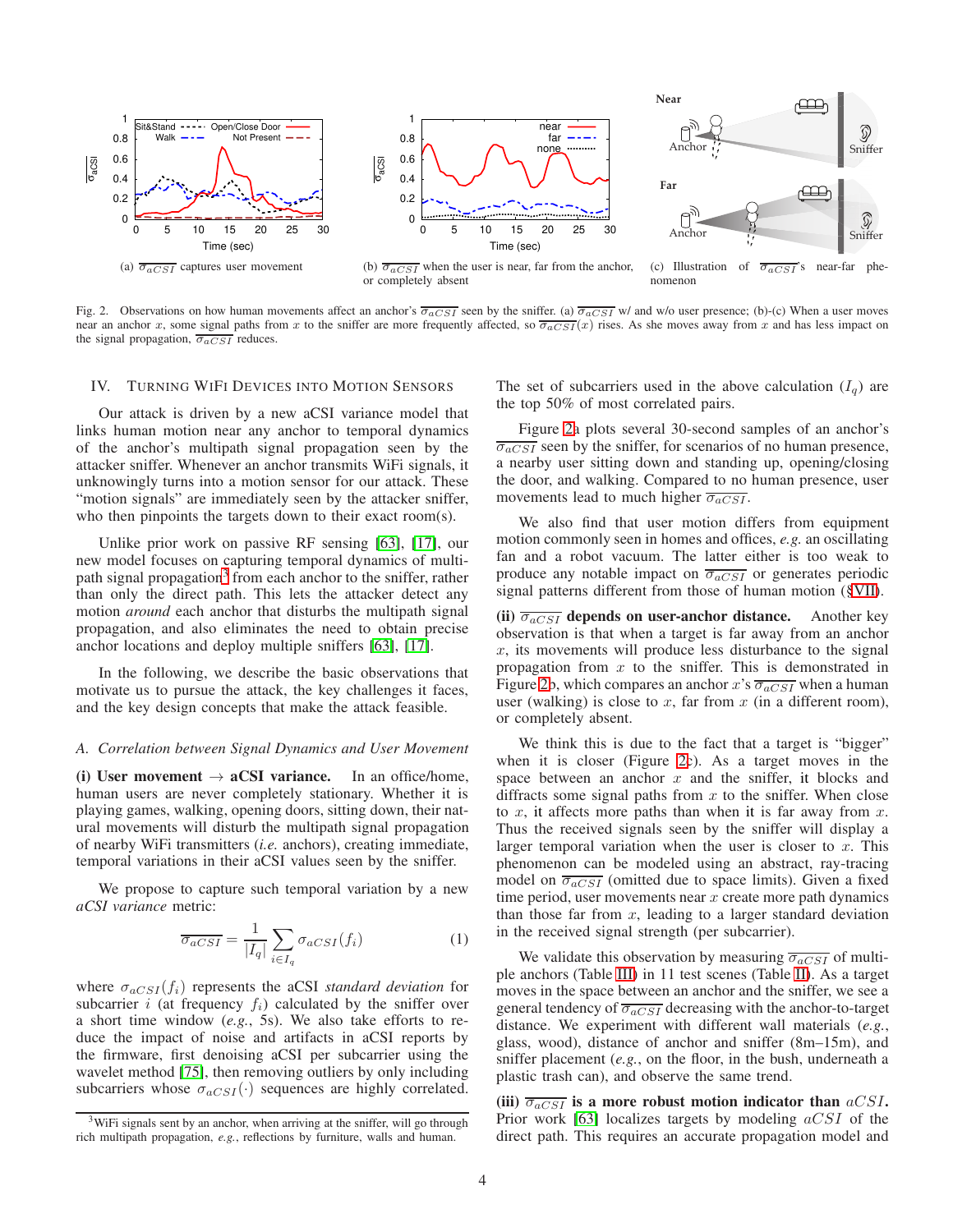

<span id="page-4-0"></span>Fig. 3. Four (simple) cases on user presence and the corresponding  $\{\overline{\sigma_{aCSI}}\}$  traces from anchors A, B, and C.



<span id="page-4-1"></span>Fig. 4. Three (complex) cases on user presence and the corresponding  $\{\overline{\sigma_{aCSI}}\}$  traces.

the precise physical location of each anchor. Instead, our  $\overline{\sigma_{aCSI}}$  based method targets multipath dynamics caused by user motion, thus only requires knowing the room each anchor resides, rather than its precise location inside the room.

#### *B. Challenge: Sensing Ambiguity*

The above discussion suggests that with a sufficient number of anchors in a room, the sniffer should be able to detect human motion in the room from its anchors'  $\overline{\sigma_{aCSI}}$ . For example, if any anchor's  $\overline{\sigma_{aCSI}}$  is sufficiently large, *i.e.* motion detected, the room should be marked as occupied.

But we also find notable ambiguity in such design, caused by two factors. *First*,  $\overline{\sigma_{aCSI}}$  depends on the target-anchor distance and the motion pattern/strength. Yet the attacker has no knowledge of target behaviors or previous ground truth. *Second*, short physical distance to an anchor does not always translate into being the same room.

Next, we illustrate the problem of sensing ambiguity using real-world examples, including four basic cases with a single user and three complex cases with multiple users.

*Case 1: Target staying in a room.* Figure [3a](#page-4-0) shows the traces of  $\overline{\sigma_{aCSI}}$  for three anchors: A and B in the left room, and C in the right room. The target user stays inside the left room and moves around anchor A. In this case, anchors B and C show no sign of targets nearby (very low  $\overline{\sigma_{aCSI}}$ ) while anchor A has the largest  $\overline{\sigma_{aCSI}}$  over time.

*Case 2: Target moving across rooms.* Following case 1, the target walks towards the room door (already open) at  $t = 12s$ , enters hallway at  $t = 18s$ , starts to open the right room door at  $t = 24s$ , closes it and enters the room at  $t = 28s$ . In this case, anchor A's  $\overline{\sigma_{aCSI}}$  drops as the target moves away, followed by a short, minor increase due to the opening/closing of the right room door. Anchor C has a short, minor increase in its  $\overline{\sigma_{aCSI}}$  due to the door opening/closing, followed by a significant increase as the target moves closer. Interestingly, as the target transitions between the two rooms, we can observe somewhat synchronized changes on anchor A and C (since they are triggered by the same event). But from per-anchor  $\overline{\sigma_{aCSI}}$ traces, a naive design will mark both rooms as occupied.

*Case 3: Sniffer blocked by external pedestrian.* Pedestrians who move outside of the target area near the attack sniffer could also create aCSI variations. Yet such movements (near the common receiver) will create synchronized aCSI variations at all the transmitting anchors, regardless of any human presence. Again a naive design will mark both rooms as occupied.

*Case 4: External users walking around the house.* When pedestrians move away from the sniffer, the impact on  $\overline{\sigma_{aCSI}}$ is small even when they are close to the anchors (Figure [3d](#page-4-0)). This is because those movements have little impact on the multi-path propagation between the anchors (inside the two rooms) and the sniffer.

*Case 5: Multiple users moving in neighboring rooms.* Figure [4a](#page-4-1) shows an example where two targets are moving in two different rooms, each with an anchor device. In this case, both anchors (A and C) display large  $\overline{\sigma_{aCSI}}$ .

*Case 6: Multiple users moving in distant rooms.* A user walks around in room A when another user sits down near an anchor in room C (Figure [4b](#page-4-1)). We see that room A and C's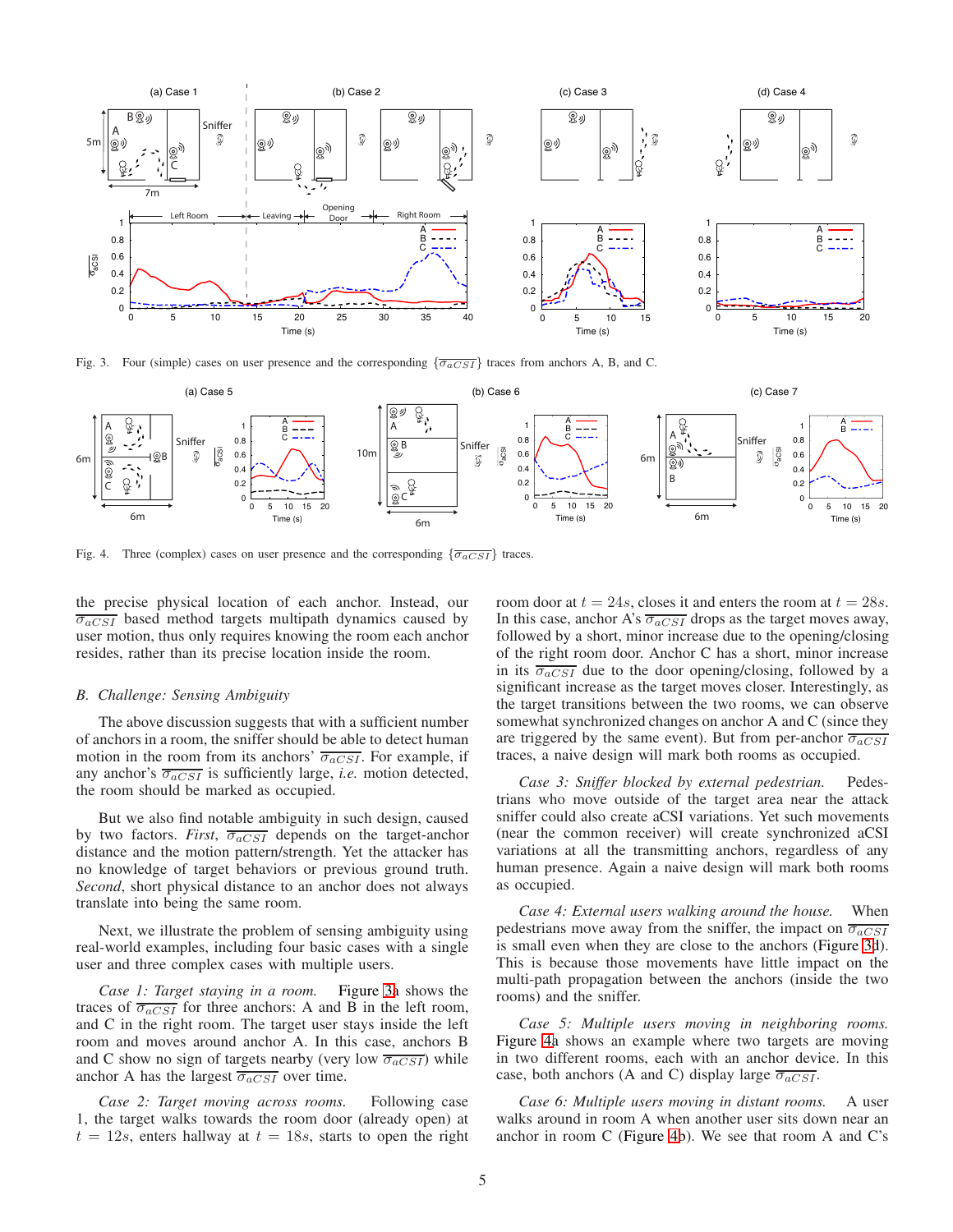anchors are triggered, but not the one in room B.

*Case 7: Anchors on both sides of a wall.* Figure [4c](#page-4-1) shows that when the user moves near anchor A, it triggers both anchor A and B (on the other side of wall). Here the simple design will mark both rooms as occupied (since both anchors are triggered), creating a false positive.

#### *C. Design Concepts*

Our analysis shows that instantaneous  $\overline{\sigma_{aCSI}}$  observed at each individual anchor is insufficient to detect and localize user motion. We propose to overcome sensing ambiguity by analyzing the value and pattern of  $\overline{\sigma_{aCSI}}$  across both time and anchors. The end result is a robust  $\overline{\sigma_{aCSI}}$  model that links each human motion with signal dynamics of anchors in its actual room. Next, we outline the signal analysis process in two steps: 1) *detecting human motion* and 2) *mapping each motion to a room*. The detailed procedures are described later in [§V-A.](#page-6-1)

Detecting human motion. If the number of detected anchors per room is reasonable<sup>[4](#page-5-0)</sup>, any user movement should "trigger" at least one anchor in the scene. But *how do we determine threshold*  $\sigma_p(x)$  *necessary to trigger an anchor* x? This is not easy, because the adversarial has no ground truth on target presence. Also the threshold should be anchor-specific and could also vary over time.

Leveraging a common observation where a user will not stay and move in a single room forever, we propose to derive  $\sigma_p(x)$  by finding "outliers." Assuming for anchor x the sniffer can measure  $\overline{\sigma_{aCSI}}(x)$  over a long period of time (*e.g.*, hours or even days), it is reasonable to assume that  $x$  is mostly not triggered. Thus the sniffer can apply outlier detection methods like MAD [\[25\]](#page-13-15), [\[50\]](#page-14-14) to derive  $\sigma_n(x)$  and adapt it over time.

Mapping Each Motion to a Room When multiple anchors in more than one room are triggered, the sniffer needs to decide whether they are triggered by users in one room (one source) or users in multiple rooms (multiple sources). This is because a target's movement could trigger anchors in neighboring rooms (case 7), and the same holds when multiple users move in two rooms (case 5 and 6). The sniffer needs to distinguish between them and determine the set of rooms that are actually occupied.

Again we leverage a common observation: human movements in different rooms are generally asynchronous, thus anchors triggered by separate sources will display different temporal patterns in  $\overline{\sigma_{aCSI}}$  (case 5 and 6). But when a single source triggers anchors in neighboring rooms (case 7), these anchors'  $\overline{\sigma_{aCSI}}$  will share a similar pattern. By computing the correlation of normalized  $\overline{\sigma_{aCSI}}$  time series across anchors, we can determine whether they are triggered by sources in one room *i.e.* positively correlated. For example, the correlation between the two triggered anchors are -0.07, -0.03, and 0.32, in case 5, 6, and 7, respectively, and 0.23 during the door opening in case 2.

Our attack can also use the floor plan (or room transition probabilities) to fine-tune the detection result (similar to [\[61\]](#page-14-15)). For example, a user cannot "fly" from one room to another when the rooms are widely separated. If the sniffer observes



<span id="page-5-1"></span>Fig. 5. Our attack process includes a bootstrapping phase and a continuous sensing phase.

two anchors in two widely separated rooms being triggered sequentially with little or no gap, it will report two users, one in each room, rather than a single user moving across rooms.

For other cases, our attack conservatively treats the rooms with at least one anchor triggered as occupied.

#### V. ATTACK DESIGN

After presenting the key concepts, we now present the attack design in detail. As shown in Figure [5,](#page-5-1) the attack includes two phases: (1) identify and locate anchors during "bootstrapping," and (2) deploy the sniffer and perform "continuous human sensing."

(1) Bootstrapping. The attacker first needs to identify and locate the anchors in the target area. The unique feature of our motion detection is that is does not require precise location of anchors, only their individual room. In our attack, this is achieved by the attacker performing a brief passive WiFi measurement (using the sniffer) while walking outside the target property. Similar to the evil maid attack [\[2\]](#page-13-13), the walking measurements are only necessary during initial bootstrapping.

Before feeding the collected measurements into a device localization algorithm, our attack introduces a novel *data sifting* procedure to identify the right measurement instances for anchor localization. As a result, the attacker can localize anchors down to their individual rooms using limited and often noisy signal measurements<sup>[5](#page-5-2)</sup>.

(2) Continuous human sensing. After locating a list of anchors, the attacker hides the same sniffer at a fixed location outside the target area. The sniffer continuously monitors ambient WiFi signals, and uses them to locate and track human presence and movements inside. The sniffer also monitors each detected anchor, and any relocation of an anchor will trigger its removal from the anchor list, and possibly another *bootstrapping* phase to (re)locate the anchors.

Our proposed attack process is fully automated, and does not require any operations by the adversary, beyond the initial bootstrapping which involves a walk around the property to collect signal measurements. Note that this walking measurement could also be achieved by a robot/drone.

<span id="page-5-0"></span><sup>&</sup>lt;sup>4</sup>Home/office WiFi devices naturally spread out in a room [\[10\]](#page-13-12), [\[11\]](#page-13-11). One can assume 3-4 devices in a room of common size of  $25m^2$ .

<span id="page-5-2"></span><sup>&</sup>lt;sup>5</sup>Because the attacker has little control on the available walking path and the propagation environment, the signal measurements will inevitably contain bias, noise and human errors.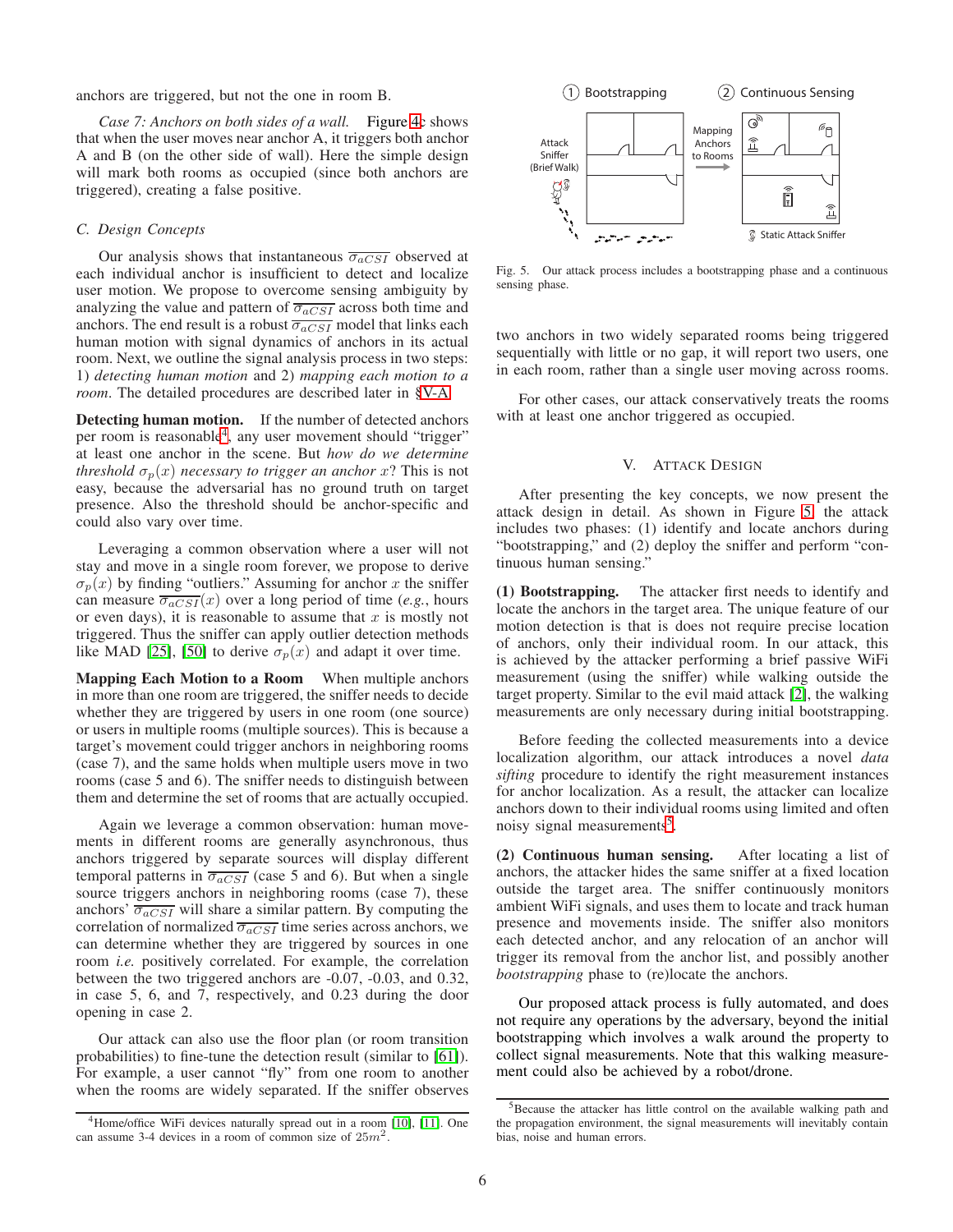#### <span id="page-6-1"></span>*A. Continuous Human Sensing*

In this phase, the sniffer will continuously collect  $\overline{\sigma_{aCSI}}$  for each anchor and analyze them to detect, locate human presence to their individual rooms.

Detecting the presence of human motion. For each anchor x, when  $\overline{\sigma_{aCSI}}(x) > \sigma_p(x)$ , the sniffer declares the presence of motion near  $x$ , or "anchor  $x$  is triggered." To compute  $\sigma_p(x)$ , the sniffer applies median absolute deviation (MAD) [\[25\]](#page-13-15), [\[50\]](#page-14-14) on observed  $\overline{\sigma_{aCSI}}(x)$  over time. Assuming "untriggered"  $\overline{\sigma_{aCSI}}(x)$  follows a Gaussian distribution, we have

$$
\sigma_p(x) = \lambda \cdot \text{MAD}(Z) + \text{median}(Z) \tag{2}
$$

where  $\lambda$  is the conservativeness factor and Z is the longterm observation of  $\overline{\sigma_{aCSI}}(x)$ . The choice of  $\lambda$  will affect the motion detection rate and false alarm rate. For our attack, we set  $\lambda = 11$  so the ideal detection rate per anchor is high.

Assigning  $target(s)$  to rooms. When any anchor(s) get triggered, the sniffer analyzes their temporal  $\overline{\sigma_{aCSI}}$  traces to determine the set of rooms that are actually occupied.

(i) If all the triggered anchors are in the same room, then the room is declared as occupied. Exit.

(ii) If most of the anchors are triggered, and their  $\overline{\sigma_{aCSI}}$ time series are (consistently) positively correlated, then the sniffer is blocked by an external pedestrian next to the sniffer, and the sensing output is "uncertain." Exit.

(iii) Now consider all the triggered anchors. Start from the triggered anchor x with the highest  $\overline{\sigma_{aCSI}}$ . Mark x as "checked" and its room as occupied. Compute pair-wise correlation between  $x$  and any triggered anchor  $(y)$  in neighboring rooms. If  $x$  and  $y$  are highly positively correlated, mark  $y$  as checked. Repeat until all the triggered anchors are "checked".

Tracking targets. After detecting a set of motion events, the sniffer can potentially combine them with room transition probabilities built from the floor plan to estimate user trajectories. For example, the sniffer can track a security guard's patrol route from a sequence of detected motion events.

It should be noted that while our attack can detect whether a room is occupied or not, it cannot identify an individual out of a group of users in the same room. Thus accurate per-person tracking is only feasible when the number of users is small.

Monitoring anchor status. The sniffer also monitors each (static) anchor's RSS (see [§V-B\)](#page-6-0). Upon detecting a considerable RSS change for an anchor (which indicates potential relocation), the attacker either removes it from the anchor list or run bootstrapping to relocate anchors and recompute its  $\sigma_p$ .

Impact of sniffer placement. The sniffer should be placed where it can capture aCSI signals from the detected anchors, while avoiding being too close to the anchors or at busy places with pedestrians frequently passing by. While one could further optimize the sniffer location, our current design randomly chooses a location that can capture signals from all the anchors.

## <span id="page-6-0"></span>*B. Bootstrapping: Locating Anchors*

During bootstrapping, the attacker uses the passive sniffer to identify and localize *static* anchors inside the target property.

There are many device localization proposals, but since the sniffer stays passive and only has a single antenna, we choose to use RSS-based method [\[36\]](#page-14-16), [\[38\]](#page-14-17). In this case, with a brief walk outside of the target's home/office, the adversary uses the sniffer to measure RSS of potential anchors along the trajectory. These spatial RSS values and the trajectory (recorded by the smartphone's IMU sensors) are fed into a log distance path loss model [\[55\]](#page-14-18) to estimate the transmitter location. Each transmitter located inside the target scene area is added to the anchor list.

Why RSS but not aCSI? The localization uses RSS rather than aCSI, fCSI or AoA [\[58\]](#page-14-19), [\[30\]](#page-14-12) because of two reasons. *First*, our attacker sniffer only has one antenna, and cannot estimate fCSI accurately due to lack of synchronization with the transmitter. Recent work [\[30\]](#page-14-12) estimates AoA from aCSI, but only if the sniffer has an antenna array and is in complete LoS to the targets, *i.e.* no wall. *Second*, as shown in [§V-A,](#page-6-1) aCSI is sensitive to nearby target movements. As the adversary has no knowledge of the target status during bootstrapping, it cannot rely on aCSI for localization. In comparison, RSS is much more robust against target movements, thus a reliable input for localization under the adversarial scenario.

Identifying static anchors. RSS of a static transmitter, when captured by a static sniffer, should stay relatively stable, while those of moving ones will fluctuate over time. Thus before running spatial RSS measurements, the attacker will keep the sniffer static and measure the per-device RSS standard deviation ( $\sigma_{RSS}$ ) for a period of time (*e.g.* 60s). Devices with large  $\sigma_{RSS}$  (>2.7dB in our work) are not used as anchors. This is repeated during the continuous sensing phase (see [§V-A\)](#page-6-1) to detect relocation of any anchor device. A complementary method is to infer the device type (and brand name) from the Organizational Unique Identifier (OUI) field of the MAC address [\[51\]](#page-14-7) and ignore moveable devices like smartphones, wearables, laptops, and camera robots.

Finding high-quality RSS measurements. The localization accuracy depends heavily on the "quality" of RSS measurements. Instead of searching for a new localization design, we apply a statistical data sifting algorithm to identify proper RSS data samples as input to the localization algorithm.

The attacker can filter out "bad" measurements using denoising methods, *e.g.*, Kalman filter [\[20\]](#page-13-16), wavelet filter [\[60\]](#page-14-20) and feature clustering [\[38\]](#page-14-17). We find that these are insufficient under our attack scenarios because the propagation environment is highly complex and unknown to the adversary, making it hard to distinguish between noise and natural propagation effect. Similarly, features used by [\[38\]](#page-14-17) to identify bad measurement rounds are too coarse-grained to effectively control localization accuracy. In fact, our experiments in [§VII](#page-7-0) show that with  $[38]$ ,  $> 50\%$  of the good measurement rounds it identifies all locate the device to a wrong room.

Instead, we propose *consistency-based data sifting* to identify proper data samples that will be used for model fitting. Our hypothesis is that, by the law of large numbers [\[54\]](#page-14-21), *consistent* fitting results from many random samplings of RSS measurements, if exist, can reveal true signal propagation behaviors and produce high-fidelity localization results.

Given a round of measurements  $\mathbb{R}$ , we apply the Monte Carlo method [\[4\]](#page-13-17) to randomly sample a subset (80%) of  $\mathbb R$  as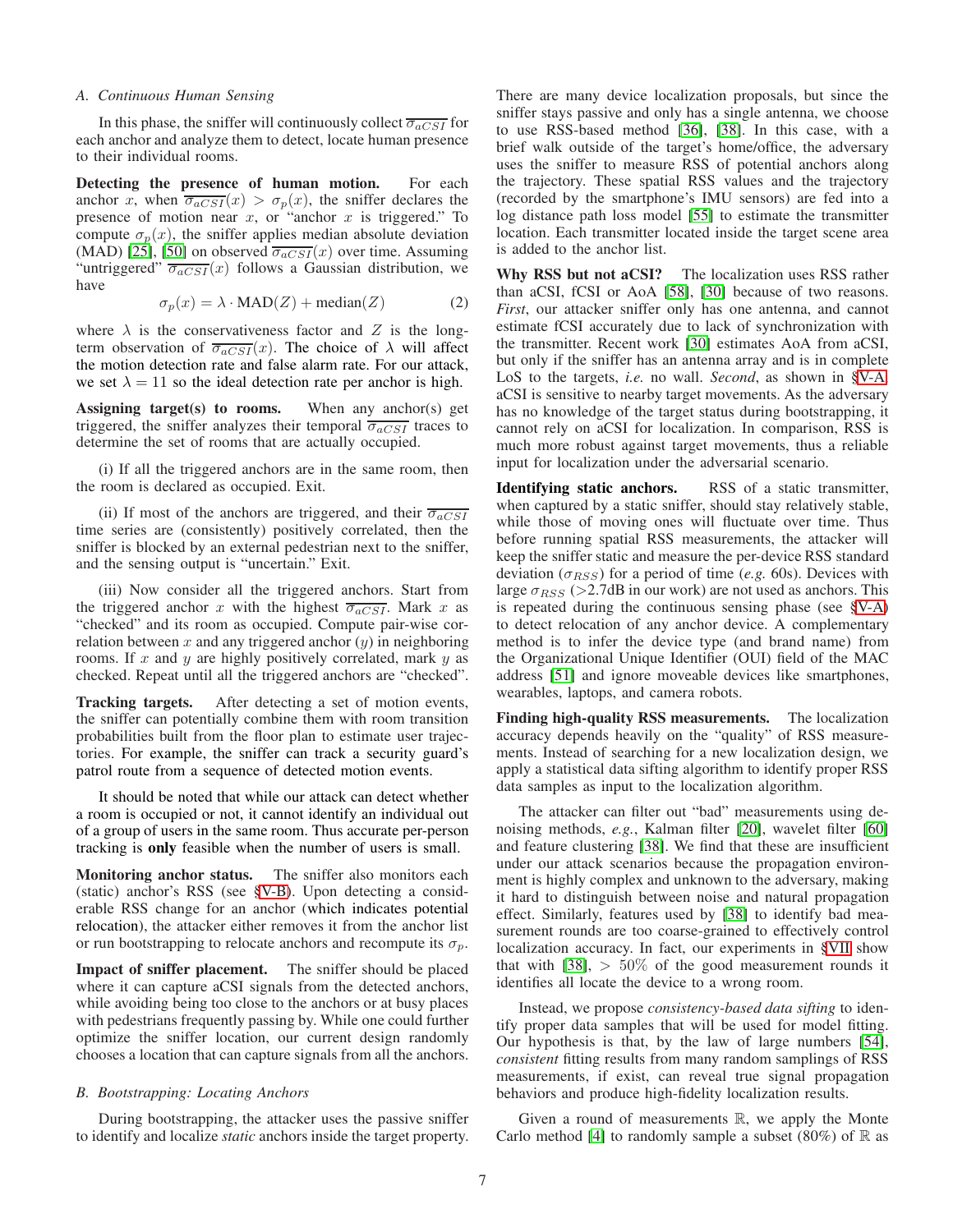

<span id="page-7-2"></span>Fig. 6. Improving accuracy of anchor localization using our proposed consistency-based data sifting. Each red dot is the anchor location estimated from a Monte Carlo sample of RSS measurements. The rectangle marks the actual room the anchor resides. In this example, a dominant cluster is present and is used to estimate the final anchor location.

the input to the model fitting. This is repeated by  $N = 1000$ times, producing  $N$  localization results. We can find natural clusters among these  $N$  results from their locations and fitting mean square errors (MSE). If they form many small clusters with different room placements, then  $\mathbb R$  is inconsistent and cannot be used for localization. If a dominant cluster exists and its averaged MSE is less than those of the other clusters, then  $\mathbb R$ can be used for localization. An example is shown in Figure [6,](#page-7-2) which produces a single, dominant cluster, while the rest are widely scattered. When such a dominant cluster is present, we can estimate the anchor room location by aggregating the location data points of the cluster. In the example of Figure [6,](#page-7-2) all the data points are located in the top center of a single room. When the data points belong to different rooms, we choose the room with the most data points.

When multiple rounds of RSS measurements are available, the attacker can apply consistency check – if a localization result is consistent across multiple rounds, then it is a confident result. Across our experiments, we find that consistency check across 4 rounds of measurements is sufficient to achieve a room placement accuracy of 92.6%.

Floor-level signal isolation. When the target property has multiple floors, the attacker needs to localize wireless anchors to a particular floor during bootstrapping. This is easily achieved using coarse angle of arrival (AoA) estimates captured by the smartphone with a simple cone cover to focus signals from a particular AoA. The received RSS from each anchor can be combined with the phone angle (via the built-in gyroscope) to localize each anchor to a floor.

## VI. SMARTPHONE IMPLEMENTATION

<span id="page-7-5"></span>We prototype our attacker system using a commodity smartphone as the sniffer. We implement the bootstrapping and continuous sensing modules each as an Android app, and deploy and experiment using two versions of Android phones, Nexus 5 and Nexus 6. Both smartphones are equipped with the Broadcom WiFi chipset. For spatial RSS measurements (during bootstrapping), we use the built-in IMU sensors (accelerometer and gyroscope) to detect user strides and build trajectory. The key system parameters are listed in Table [I.](#page-7-3)

Enabling continuous, passive sniffing of aCSI. Previously, aCSI can only be captured when the receiver actively communicates with the target transmitter [\[24\]](#page-13-18). Recent work [\[52\]](#page-14-22)

| <b>Parameters</b>                              | Value |
|------------------------------------------------|-------|
| MAD conservative factor $\lambda$              |       |
| Threshold of $\sigma_{RSS}$ for static anchors | 2.7   |
| Ratio of Monte Carlo sampling size             | 80%   |
| Number of Monte Carlo sampling rounds $(N)$    | 1000  |

TABLE I. ATTACK PARAMETERS USED IN OUR EXPERIMENTS.

<span id="page-7-3"></span>

| Sniffer           | Test                     | $#$ of | Mean Room          |
|-------------------|--------------------------|--------|--------------------|
| Path              | Scene                    | Rooms  | Size $(m^2)$       |
|                   |                          | 6      | 14.19              |
|                   |                          |        | 14.60              |
|                   | 3                        | 8      | 13.65              |
| Indoor<br>Hallway |                          | 3      | $\overline{14.50}$ |
|                   |                          | 3      | 9.51               |
|                   | 6                        | 6      | 14.21              |
|                   |                          |        | 16.75              |
|                   | 8                        |        | 44.39              |
|                   | Q                        | 2      | 69.83              |
| Outdoor           | 10                       | 2      | 47.20              |
| Sidewalk          |                          |        | 12.99              |
| $\cdots$<br>--    | $\overline{\phantom{a}}$ |        |                    |

<span id="page-7-1"></span>TABLE II. TEST SCENE CONFIGURATION.

produces a firmware (Nexmon) that enables passive<sup>[6](#page-7-4)</sup> sniffing, but only on a single customized transmitter at very low rates.

For our attack, we made a series of changes to the Nexmon firmware, so that the sniffer can run continuous passive sniffing and capture aCSI from multiple commodity WiFi devices simultaneously. In particular, we made changes to hardware buffer management to resolve the issue of buffer overflow facing the original Nexmon firmware.

One remaining artifact is that the firmware only reports aCSI at a limited speed, up to 8–11 packets per second. To save energy, we subsample sniffed packets based on this rate limit. Despite this artifact, our prototype sniffer is able to capture sufficient aCSI samples to successfully launch the attack.

Computation and energy cost. One strength of our attack is its simplicity. For our current smartphone prototype, the bootstrapping app runs 1000 rounds of Monte Carlo sampling and model fitting, which finishes in less than 25s per anchor. It takes less than 1s to compute average aCSI standard deviation. The app consumes 4.18 watts (bootstrapping) and 2.1 watts (continuous sensing), respectively. For Nexus 5 (with a built-in 2300mAh battery), this enables 4.1 hours of continuous sensing. Currently our app does not optimize for energy efficiency, which could be improved to extend sensing duration.

#### VII. EVALUATION

<span id="page-7-0"></span>We evaluate our attack using experiments in typical office buildings and apartments. We describe our experiment setup and test scenes, present our evaluation on individual attack phases (bootstrapping and continuous sensing), followed by an end-to-end attack evaluation.

#### *A. Experiment Setup*

We experiment at 11 typical offices and apartments that are accessible to us. The owners of each test volunteered for our experiments. The test scenes are of different sizes and configurations, and have different wall materials. The

<span id="page-7-4"></span><sup>&</sup>lt;sup>6</sup>Passive sniffing means that the sniffer does not need to communicate with the target transmitter, thus remains completely undetectable.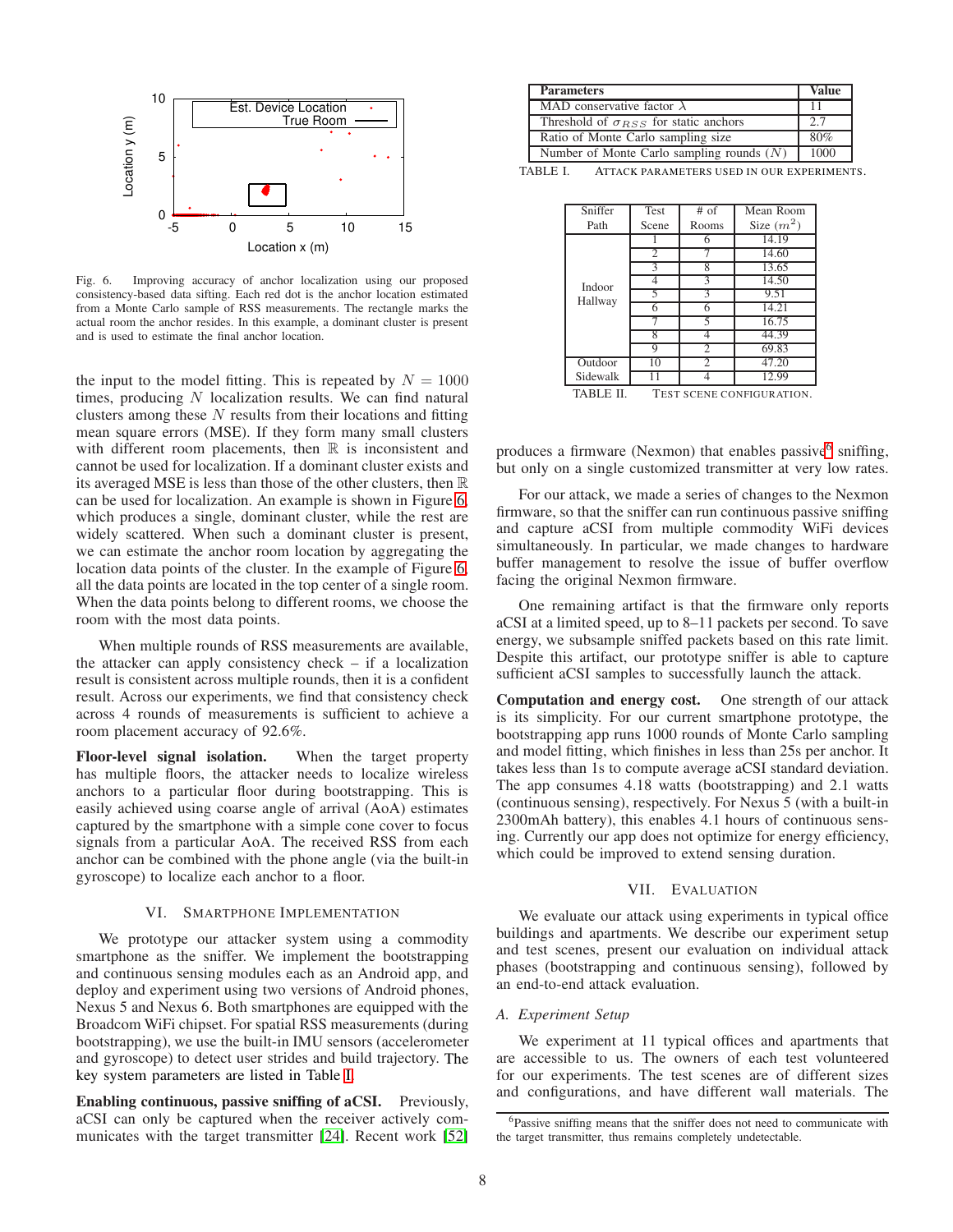

Fig. 7. Sample test scene floorplans, derived from the real estate websites or emergency exit maps, where shaded regions are the target property. We also show an instance of anchor placements where  $\bigcirc$ s are the anchor devices, and  $\bigtriangleup$  is the static attack sniffer.

<span id="page-8-1"></span>

|               | Device Type                    | Exact Product               | Mean Packet Per<br>Second (pps), Idle | Mean Packet Per<br>Second, Active |
|---------------|--------------------------------|-----------------------------|---------------------------------------|-----------------------------------|
|               | Cameras (w/o Motion Detection) | AHD Security Camera         | N/A                                   | 124                               |
|               | Cameras (w/ Motion Detection)  | Amcrest/Xiaomi IP Camera    | $\sqrt{0.5}$                          | 108                               |
| <b>Static</b> | Home Voice Assistance          | Amazon Echo, Google Home    |                                       | 16                                |
|               | Smart TV (& Sticks)            | Chromecast, Apple TV, Roku  | 6.64                                  | 200                               |
|               | <b>Smart Switches</b>          | LifeSmart Plug              | >2.44                                 | >3.33                             |
|               | WiFi Router                    | Xiaomi/Cisco/Asus Routers   | 28.6                                  | 257                               |
|               | Surveillance Robot             | iPATROL Riley Robot Camera  | N/A                                   | 124                               |
| Mobile        | <b>Smartphones</b>             | Samsung/Google/Apple Phones | > 0.5                                 |                                   |

<span id="page-8-0"></span>TABLE III. SUMMARY OF WIFI DEVICES USED IN OUR EXPERIMENTS. NOTE THAT OUR ATTACK WILL DETECT AND RECOGNIZE STATIC ANCHORS AND ONLY USE THEM TO DETECT/LOCALIZE HUMAN MOTION.

walking path available to the adversary also differs across experiments, from indoor corridors outside the apartment to outdoor pathways. Table [II](#page-7-1) lists the test scene configuration while Figure [7](#page-8-1) shows floor plan examples derived from publicly available data. Across all experiments, attack parameters remain unchanged (as listed in Table [I\)](#page-7-3).

Inside each test scene, we either reuse existing WiFi devices or deploy our own WiFi devices to emulate smart homes and offices. We use popular commodity products for smart offices and homes, *e.g.*, wireless security cameras, voice assistants, WiFi routers, and smart switches. In total, we have 31 WiFi devices, including 6 security cameras. These devices are naturally placed at locations where they are designed to be: security cameras at room corners, smart switches on the wall outlets, and WiFi routers in the center of the room for coverage. Our experiments use the 2.4GHz WiFi band due to its dominant coverage. We also test 5GHz WiFi and do not observe notable difference except its shorter coverage.

Table [III](#page-8-0) summarizes these devices and their traffic patterns during idle and active periods. The packet rate varies from 0.5 packet per second (pps) to more than 100 pps. Even when idle, they still periodically transmit packets. It should be noted that to prevent attackers from inferring user presence by simply counting the packet rate of a device (if an Amazon Echo is sending more packets, it means that a human user is around), devices like home voice assistants, smart TVs, and motiontriggered cameras will need to send cover traffic when in idle state and the corresponding idle packet rate will be much higher than the listed number.

Bootstrapping. To benchmark our bootstrapping design, we collect, for each test scene, 50 walking measurements, each of 25–50 meters in length and 0.5–2 minutes in time. We also change anchor placements and repeat the experiments. In total, we collect more than 3000 RSS measurement traces, with more than 121,000 location-RSS tuples.

Continuous sensing. We place a static sniffer behind plants or at the corners (on the ground) outside of the target building within  $2m$  to the building wall. We ask volunteers to carry out normal activities in each test scene and collect more than 41hrs of aCSI entries (7.8hrs of human presence, labeled). The volunteers are aware of the attack goals but not the techniques.

## <span id="page-8-2"></span>*B. Evaluation of Continuous Human Sensing*

We start from evaluating the *continuous sensing* component of our attack. Here we assume that the attacker knows the actual room where each anchor resides. By default, the attacker only uses anchors whose packet rate  $\geq 11$ pps.

Performance metrics. Our goal is to evaluate whether the continuous sensing component is able to correctly detect user presence/motion in each room. We divide time into 5s slots, and run continuous sensing to estimate room occupancy in each slot based on aCSI variance values. We compare these estimates to ground truth values, and compute the detection rate and false positive rate as follows.

- *Detection rate* (DR) measures the probability of the attack reporting a room as being occupied when it is actually occupied, across all the slots.
- *False positive rate* (FP) measures the probability of a room not being occupied when our attack reports that it is being occupied.

Under our adversarial scenario, having a high detection rate is more important since the attacker does not want to miss the presence of any targets.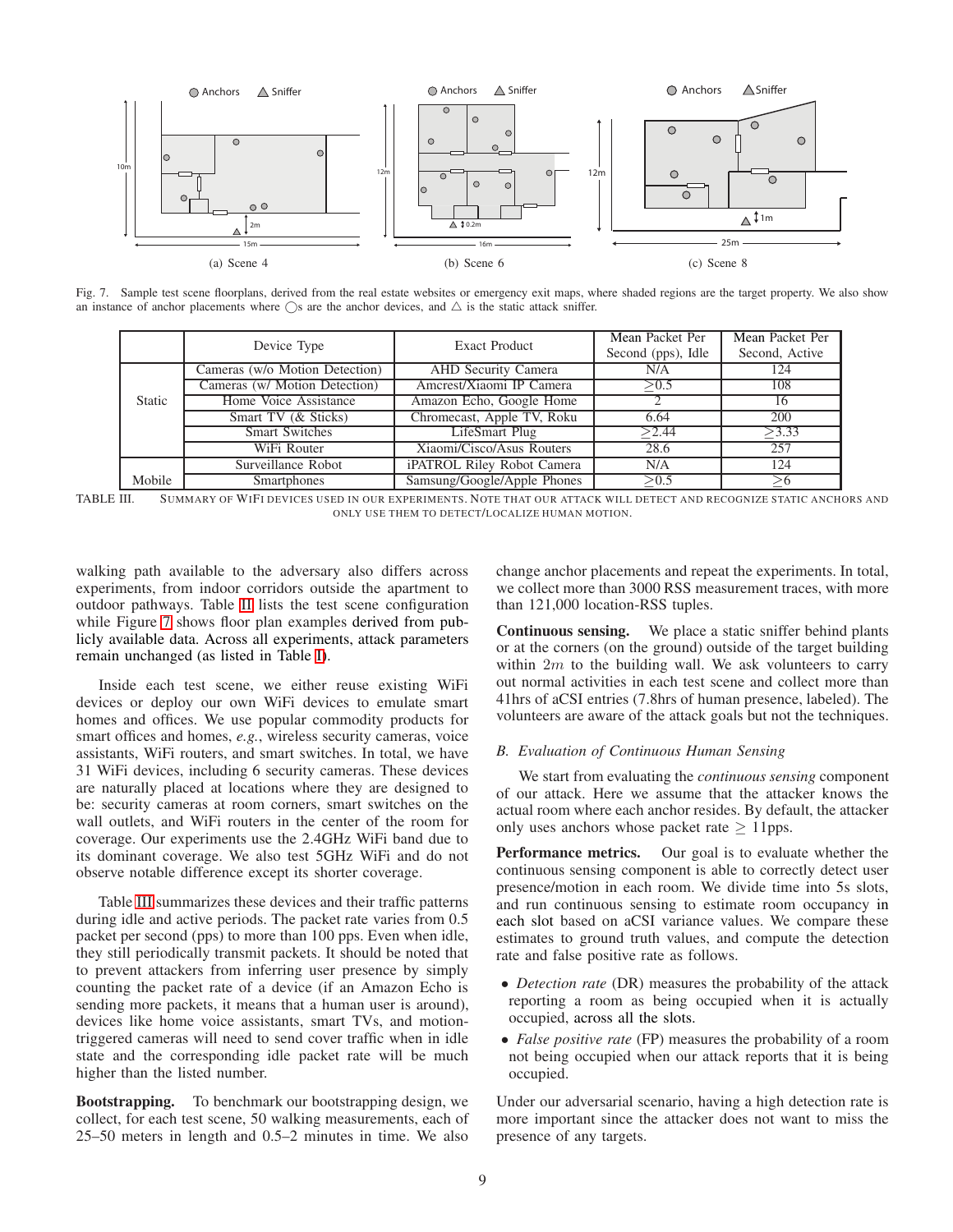|                       |             | # of WiFi Devices Per Room |         |           |           |
|-----------------------|-------------|----------------------------|---------|-----------|-----------|
|                       |             |                            |         |           |           |
| Ours                  | DR          | 86.824%                    | 95.034% | 99.854%   | 99.988%   |
|                       | FP          | 2.927%                     | 4.082%  | 5.305%    | $6.935\%$ |
| LiFS                  | DR          | 20.536%                    | 37.040% | 50.262%   | 60.821\%  |
|                       | FP          | 4.622%                     | 4.961%  | 5.395%    | 5.886%    |
|                       | DR          | 43.568%                    | 68.315% | 82.289%   | 90.149%   |
| LiFS<br>(unrealistic) | $_{\rm FP}$ | 4.622%                     | 5.364%  | $6.443\%$ | 7.644%    |

<span id="page-9-0"></span>TABLE IV. DETECTION RATE (DR) AND FALSE POSITIVE RATE (FP) OF CONTINUOUSLY HUMAN SENSING, ASSUMING ACCURATE ROOM PLACEMENT OF ANCHORS. WE COMPARE OUR DESIGN TO THE STATE-OF-ART HUMAN SENSING SYSTEM (LIFS).

Human sensing accuracy. Table [IV](#page-9-0) lists the detection rate and false positive rate when we vary the number of anchors per room. We see that the detection rate scales with the number of anchors per room, reaching 86.8%, 95.03% 99.85%, and 99.988% with 1, 2, 3, and 4 anchors per room, respectively. This trend is as expected since having more anchors increases the chance that a user movement triggers at least one anchor. Furthermore, the false positive rate is low  $(< 3\%)$  with a single anchor per room and increases slightly to 6.9% if the attacker wants to leverage all 4 anchors. Across our experiments, the false positives mainly come from the impulse noises in aCSI reported by the firmware. Thus having more anchors will lead to more false positives.

We also compare our system to the current state of the art of passive human sensing (LiFS [\[63\]](#page-14-3)). For fair comparison, we add wavelet denoising to LiFS, confirming that it improves the sensing performance. Since LiFS requires each anchor's precise physical location in the room (which is not available to our attacker), we first use the room center as the input to LiFS, mapping to 1–2m localization error. LiFS also requires knowledge of the aCSI value when no user is present, which we use the same MAD based method to estimate. Results in Table [IV](#page-9-0) show that even with four anchors in the room, LiFS can only achieve a detection rate of 60.82%. Here the miss-detection happens when LiFS locates the human presence to a wrong room. We also run another version of LiFS that is unrealistic under our attack scenario, where each anchor's physical location error is random but bounded by 50cm (and without any room placement error). In this case, its detection rate improves, but is still far from our attack, especially with smaller number of anchors per room.

Tracking responsiveness. We also examine whether our attack is able to track human movements in time. We start from an example scenario where a user moves back and forth between two connecting rooms, *i.e.* she walks in one direction for 18s, turns around and walks in the opposite direction, and repeats. Figure [8](#page-9-1) shows the detected user occupancy of the two rooms (each with two anchors). We see that our detection is highly responsive to rapid human movements.

We also consider all the aCSI traces collected across our test scenes and examine the duration of individual movement events estimated by the attacker. We compare these estimations to the ground truth. Figure [9](#page-9-2) plots the cumulative distribution function (CDF) of the duration estimation error, where for 80% of the cases, the error is less than 16 seconds.



Fig. 8. The attack sniffer can track fast user motion between rooms.

<span id="page-9-1"></span>

Fig. 9. Error in motion duration estimation is small.

<span id="page-9-2"></span>that anchors send packets at no less than  $11\text{pps}^7$  $11\text{pps}^7$ . To study the impact of anchor packet rate, we take the aCSI traces of WiFi security cameras (w/o motion detection) and sub-sample them to produce desired packet rates. Our experiments show that for a single anchor per room, the detection rate is 86.824% at its full rate (an equivalent aCSI rate of 11pps), and reduces to 85.49% at 2pps, and 69.29% at 1pps. The false positive rate remains <5%. This means that each low-rate anchor can still "help" the attacker identify and locate targets. For a room with multiple low-rate anchors, the attacker will take the *union* of their detection results.

Impact of interference. During all experiments, we observe minimal impact on attack performance from interference by other WiFi transmissions out of our control or access. In the presence of strong interference, anchor packet rates will drop (due to CSMA contention) and thus human detection rate will drop as discussed earlier.

Non-human sources of motion. Smart homes and offices often have equipment that create motion even in the absence of human users. One relevant question of interest is whether these machines will be detected by the attack as human movement, leading to false positives? We experiment with a set of moving devices commonly seen in homes and offices, as well as pets, *e.g.* cats and dogs (see Table [V\)](#page-10-0). For example, robotic vacuums are placed on the ground level and thus have minimal impact on the sniffed signals. The only device to affect  $\overline{\sigma_{aCSI}}$  in our tests is an oscillating fan. Yet its motion is highly periodic and consistent, making it easy to distinguish as non-human. We note that certain cats and dogs can also affect  $\overline{\sigma_{aCSI}}$  with their movement, and their movement patterns can be hard to distinguish from human motion. Overall, our experiments show that the attack can eliminate all non-human sources of motion, except for pets.

#### *C. Evaluation of Bootstrapping*

We evaluate the bootstrapping phase (where the attacker detects and locates anchors) via two metrics: *absolute localiza-*

Impact of anchor packet rate. So far, our results assume

<span id="page-9-3"></span> $7$  As discussed in [§VI,](#page-7-5) the sniffer's firmware reports CSI in an equivalent packet rate of 8–11pps.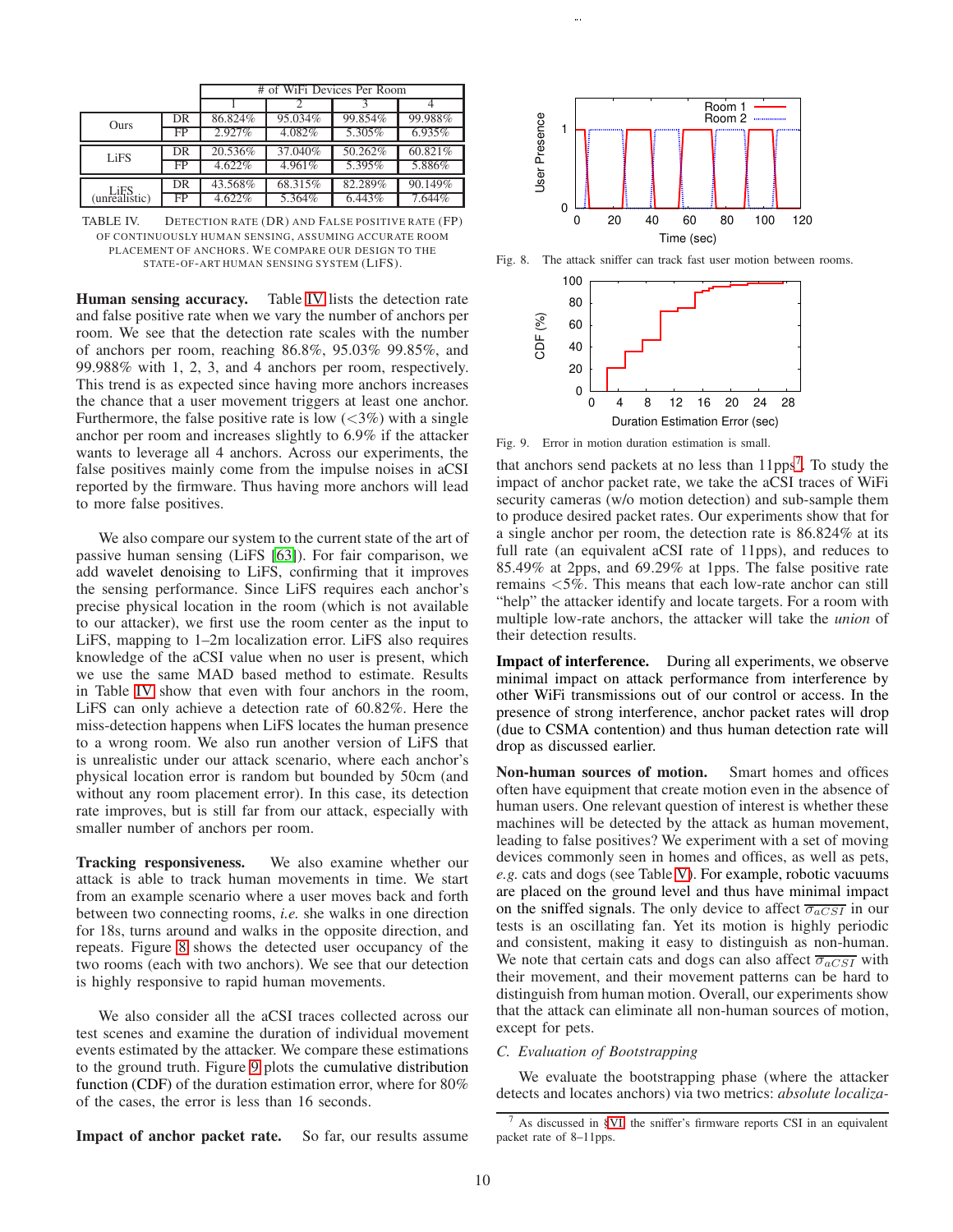| Motion source               | Impact on<br>$\overline{\sigma_{aCSI}}$ | Distinguishable<br>from human motion? |
|-----------------------------|-----------------------------------------|---------------------------------------|
| Server internal cooling fan | No                                      |                                       |
| Standing fan                | Nο                                      |                                       |
| Oscillating fan             | Yes                                     | Yes                                   |
| Robot vacuum                | $\overline{No^*}$                       | Nο                                    |
| Cats or dogs                | Yes                                     |                                       |

| TABLE V. | IMPACT OF SOURCES OF NON-HUMAN MOTION ON OUR                                       |  |  |  |
|----------|------------------------------------------------------------------------------------|--|--|--|
|          | ATTACK. (*) A ROBOT VACUUM ONLY AFFECTS $\overline{\sigma_{aCSI}}$ of an anchor in |  |  |  |
|          | CLOSE PROXIMITY WHEN THE ANCHOR IS PLACED ON THE FLOOR.                            |  |  |  |

<span id="page-10-0"></span>

<span id="page-10-1"></span>Fig. 10. Bootstrapping performance: anchor localization accuracy in terms of absolute localization error (m) and room placement accuracy, per test scene.

*tion error* which is the physical distance between the groundtruth location and the attacker-estimated location, and *room placement accuracy* which is the probability of placing an anchor to its exact room. Figure [10](#page-10-1) plots, for each test scene, the quantile distribution of the absolute localization error and the room placement accuracy. We compare three systems: the model-fitting algorithm that uses all the measurements, the feature-clustering based data filtering proposed by [\[38\]](#page-14-17), and our consistency-based data sifting method.

Gain of consistency-based data sifting. The results show that our proposed data sifting method can largely improve anchor localization accuracy compared to the two existing approaches. Our method largely reduces the localization error tail, and for more than 90% of the cases, the attacker places the anchor at the right room. Our method outperforms [\[38\]](#page-14-17) by using fine grained, scene-specific features to filter data.

An interesting observation is that in scene 8–10, our method faces a similar (and even larger) absolute localization error than feature clustering but produces higher room placement accuracy. This is because our design directly analyzes the consistency of room placements, rather than raw localization errors. Smaller raw localization error does not always translate into higher room placement accuracy.

Impact of anchor placements. As expected, it is relatively harder to accurately locate anchors placed at room boundaries, *e.g.*, those plugged into wall outlets. In many cases, these boundary anchors create a dominant Monte Carlo cluster, but the data points in the cluster map to either of the two neighboring rooms. Our current design simply chooses the room with more data points, which could lead to room placement errors.

When the number of anchors is sufficiently large, the attacker can minimize the impact of such boundary anchors

|      |     | # of WiFi Devices Per Room |          |         |                       |
|------|-----|----------------------------|----------|---------|-----------------------|
|      |     |                            |          |         |                       |
| Ours | DR  | 80.603%                    | 94.210\% | 98.780% | 99.725%               |
|      | FP  | $3.595\%$                  | 5.962%   | 8.386%  | $10.7\overline{19\%}$ |
| LiFS | DR. | 14.153%                    | 26.381%  | 36.954% | 46.033%               |
|      | FP  | 14.024%                    | 14.077%  | 14.493% | 15.064%               |

<span id="page-10-2"></span>TABLE VI. END-TO-END PERFORMANCE OF OUR ATTACK VS. LIFS, IN TERMS OF DETECTION RATE (DR) AND FALSE POSITIVE RATE (FP).

in two ways. First, the attacker can either use these boundary anchors "with caution" or not use them at all. Second, the attacker can leverage past human sensing results to discovery any strong correlation between anchors and adjust their room placements. We leave these to future work.

Impact of anchor packet rate. The accuracy of our proposed anchor localization method is relatively insensitive to anchor packet rate. This is likely because RSS (of static anchors) is relatively stable over time. As long as the measurement trace covers  $>20m$  in distance and the RSS values are between -75dB and -30dB without strong bias, we observe little difference in localization (and room placement) accuracy.

## *D. End-to-End Attack Evaluation*

Finally, we evaluate the end-to-end performance of our attack, combining the bootstrapping and continuous sensing phases. Like [§VII-B,](#page-8-2) we consider the detection rate and false positive rate for the task of detecting and localizing human users to their individual rooms. The results will include the impact of any misplaced anchors during bootstrapping, or errors in detecting/localizing users during continuous sensing.

Table [VI](#page-10-2) lists the detection rate and false positive rate for our attack design and those achieved via LiFS [\[63\]](#page-14-3). We also vary the number of WiFi anchor devices in each room. Compared to the results in Table [IV](#page-9-0) assuming accurate anchor room placement, the end-to-end attack sees minor drop in both recall and precision, especially with more anchors per room. Despite using a passive, minimally equipped attacker device, our attack still achieves high human sensing accuracy, *e.g.*, 99.7% detection rate at 10.71% false positive rate.

The impact of anchor localization errors is much more visible on LiFS, whose detection rate drops to 36.954% and 46.033% even with 3 and 4 anchors in each room, respectively. Overall, we see that while both using the same aCSI values per anchor, our proposed passive human sensing largely outperforms LiFS by not requiring precise anchor location to model signals on the direct propagation path.

## VIII. DEFENSES

We now explore robust defenses against our proposed attack and other passive sensing attacks. Our design insight is that attack effectiveness depends heavily on the quantity and quality of the WiFi signals captured by the sniffer. Thus a defense reducing the amount of WiFi signal leakage to external sniffers or adding inconsistency to WiFi signals could render the attack ineffective.

# *A. MAC Randomization*

The first solution coming to mind would be *MAC address randomization*, a well-known method for protecting mobile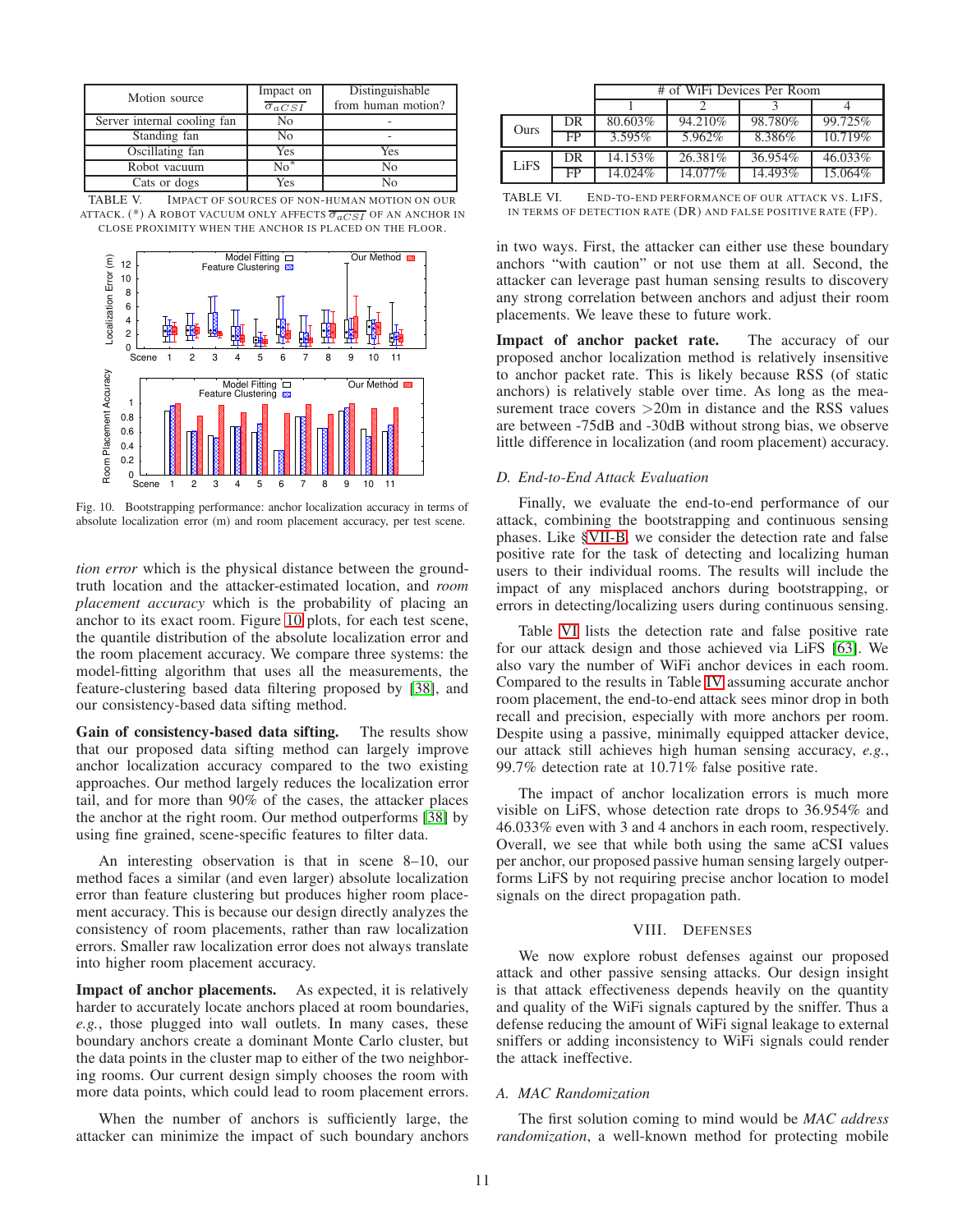devices against tracking. Since the attack sniffer uses MAC address to isolate signals of anchors, MAC randomization can disrupt both bootstrapping and continuous sensing phases. However, recent work has shown that MAC randomization is disabled on most devices  $\langle \langle 3\% \rangle$  of adoption rate so far) [\[42\]](#page-14-23) and can be easily broken to reveal the real MAC address [\[41\]](#page-14-9), [\[5\]](#page-13-19). We note that Android 9.0 Pie switches to per-network MAC randomization [\[7\]](#page-13-20), which does not apply any MAC randomization to static WiFi devices. Thus MAC randomization is not a plausible defense against our attack.

## *B. Geofencing WiFi Signals*

Geofencing bounds signal propagation to reduce or eliminate WiFi signals accessible to the adversary. In our attack, when the area with a signal in our walking trace reduces from 25–50 meters to 10 meters or less, the anchor localization error increases significantly: raw errors more than double, and anchor room placement accuracy drops from 92.6% to 41.15%.

Geofencing is also extremely difficult to deploy and configure. The simplest form is to reduce the anchor's transmit power, which is almost always undesirable since it degrades connectivity. Another option is to equip WiFi devices with directional antennas, limiting signal spatial coverage. This is also undesirable as it requires upgrading to equipment with higher cost and larger form factors, as well as carefully configuring antenna directionality. Finally, the extreme solution is to block RF propagating beyond property walls by painting these walls with electromagnetic shielding paints. This is again impractical, since it blocks incoming WiFi/cellular signals.

If the area accessible to the attacker is limited, a potential solution is to customize WiFi signal coverage using 3D fabricated reflectors [\[70\]](#page-14-24) or backscatter arrays [\[39\]](#page-14-25) that create noise towards the area. Yet both remain open research problems.

# *C. WiFi Rate Limiting*

While geofencing reduces spatial leakage of WiFi signals, rate limiting reduces their temporal volume. When anchors transmit less signals over time, the sniffer will not have sufficient data to compute  $\overline{\sigma_{aCSI}}$ . Results in [§VII](#page-7-0) show that reducing anchor packet rates does lower the detection rate (when using a single anchor) but can be compensated by aggregating the results of multiple anchors.

In practice, rate limiting is undesirable for most network applications. As shown in Table [III,](#page-8-0) many WiFi devices, when idle, already transmit at more than 2pps. It is hard to rate limit further, rendering the defense ineffective.

## *D. Signal Obfuscation: Existing Designs*

*Signal obfuscation* adds noise to WiFi signals, so the adversary cannot accurately localize anchors or detect user motion. Existing works have proposed both temporal and spatial obfuscations against RF sensing [\[38\]](#page-14-17), [\[48\]](#page-14-26).

In *temporal obfuscation*, WiFi devices (anchors) change transmit power randomly over time, injecting artificial noises to signals seen by the sniffer. Doing so, however, requires upgrading commodity WiFi devices to equipment with much higher cost and energy consumption. Also a more resourceful adversary can counter by deploying an extra static sniffer (during bootstrapping) to infer the injected signal power changes and remove them from the signal traces, as shown by [\[38\]](#page-14-17).

In *spatial obfuscation*, a recent work [\[48\]](#page-14-26) shows that by deploying a full-duplex radio near each anchor  $x$ , one can obfuscate  $x$ 's signal phase, RSS, CSI, and Doppler shift seen by any nearby sniffers with a single antenna. But full-duplex radios are of high cost, and there is no commodity product on the market. On the other hand, defending against our attack only needs to obfuscate RSS and aCSI, collected by the sniffer.

# *E. Proposed: AP-based Signal Obfuscation*

The above four immediate defenses are either ineffective or impractical. Instead, we propose a practical defense where the WiFi access point (AP) actively injects customized cover traffic for any of its associated WiFi device  $w$  that is actively transmitting. We design this defense to produce large ambiguity to the attack in two steps. *First*, our defense adds noise to the attacker's RSS measurements, so that during bootstrapping, the attacker will place most of the anchors to the wrong room and even outside of the property. *Second*, our defense largely reduces (and even removes) the  $\overline{\sigma_{aCSI}}$  gap between no human presence and human motion, such that the attacker is unable to identify human motion.

AP inserting customized cover signal. As soon as the AP detects a transmission from  $w$ , it estimates  $w$ 's transmission rate  $T_w$  and injects a cover traffic stream with the rate of  $\rho T_w$ , at a randomized power level and with w's MAC address.  $\rho$  is the injection rate, a system parameter. Since the AP limits its cover traffic stream to be proportional to  $w$ 's throughput, the CSMA protocol will randomly interleave packets from the two streams together. In the worst case ( $\rho T_w$  is at or higher than available channel throughput), the cover traffic will reduce w's effective throughput by  $1 + \rho$ .

The insertion of "fake" packets requires a careful design, so that it disrupts the attack rather than creating obvious "anomalies" or heavily affecting the WiFi network. In particular, the AP configures the sequence numbers of fake packets to (partially) interleaved with those of real packets, so that the attacker is unable to separate the two streams based on sequence number and packet arrival time. When sending fake packets, the AP's transmit power is randomized but close to that of  $w$ , so the mixed traffic follows natural (and complex) multipath signal variation. This makes it hard to distinguish real and fake packets from signal strength values alone.

Finally, this defense can be deployed on today's WiFi APs that support transmit power adaptation with minor changes. The major overhead is the extra consumption (a factor of  $\rho$ ) of bandwidth and energy at the AP.

Results: Impact on bootstrapping. With this defense, the attacker's RSS measurements of anchor  $w$  will display fluctuations, tricking the sniffer to think that  $w$  is moving and not use it as an anchor. Even if the adversary assumes  $w$  is stationary, the noisy RSS measurements (even after our data sifting) will lead to inaccurate room placement.

When evaluating this defense, we consider both our original attacker (with one smartphone) and an *advanced* attacker who adds an extra stationary sniffer and applies RSS signal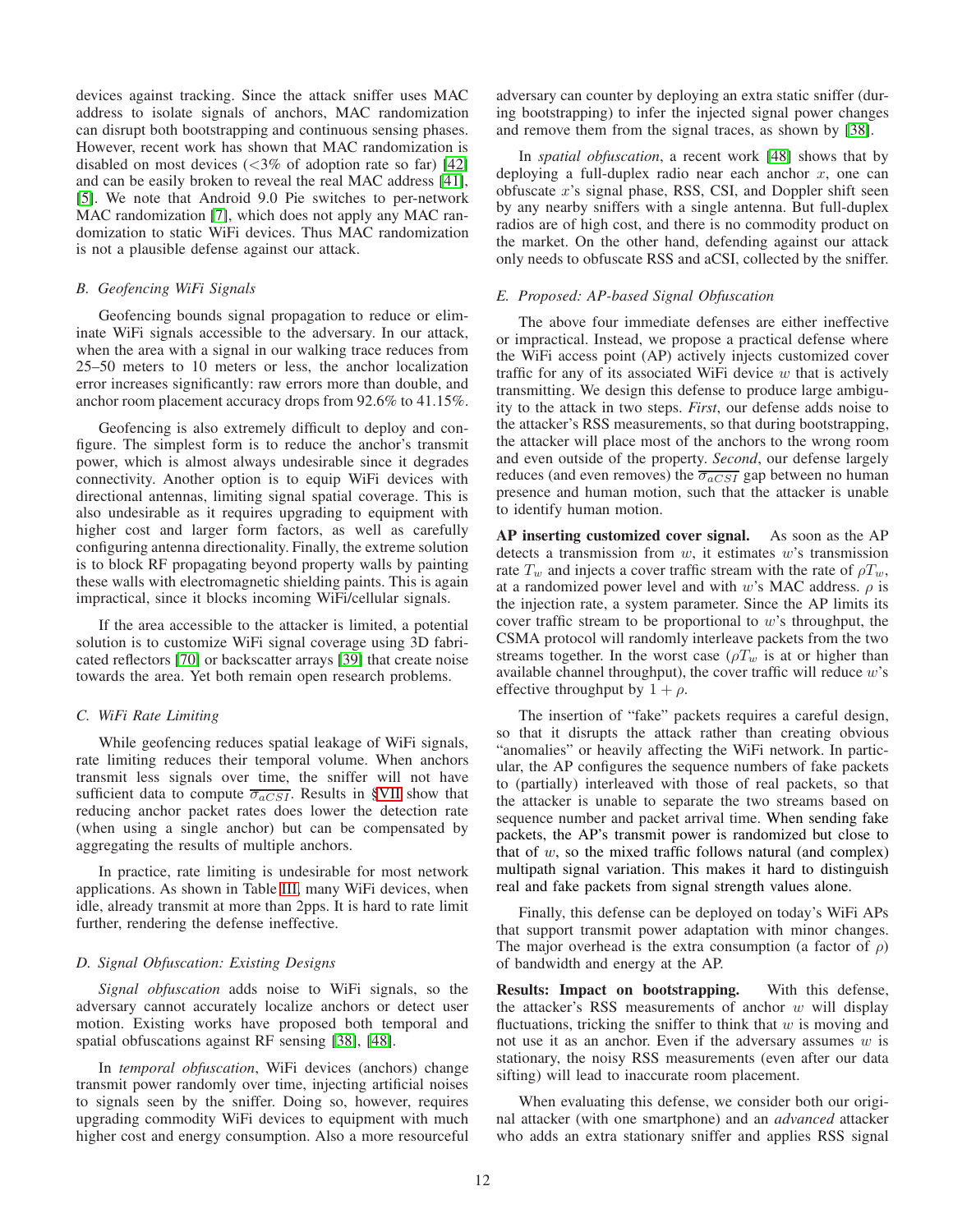

<span id="page-12-1"></span><span id="page-12-0"></span>Fig. 11. aCSI and  $\overline{\sigma_{aCSI}}$  with and without AP based signal obfuscation.

subtraction to detect and remove any "injected" signal variations [\[38\]](#page-14-17). We configure our defense where the AP injects cover traffic of  $\rho$  with power randomization in the  $10dB$  range. For both attackers,  $\rho = 5\%$  is sufficient to drop the accuracy of anchor room placement from 92.6% (without our defense) to 35.71%, except for the anchors close to the AP (in the same room). As we further increase  $\rho$ , the attacker will map most of the detected anchors to the AP's room.

Results: Impact on continuous sensing. As the attacker sniffer calculates  $\overline{\sigma_{aCSI}}(w)$  on randomly interlaced packets sent by anchor w and the AP, the value of  $\overline{\sigma_{aCSI}}(w)$  with no human presence will increase significantly. Figure [11\(a\)](#page-12-0) shows a sample trace of aCSI (of a sub-carrier) and  $\overline{\sigma_{aCSI}}$ with and without the defense. We see that our defense can effectively elevate the threshold  $\sigma_p(w)$  for human presence detection. More importantly, the defense has much less impact on  $\overline{\sigma_{aCSI}}(w)$  when there is actual human movement near the anchor  $w$ . The sample traces in Figure [11\(b\)](#page-12-1) show that  $\overline{\sigma_{aCSI}}(w)$  actually drops (below the threshold) when using the proposed defense. In this case, human movement will not trigger any anchor in proximity, for both the original and the advanced attackers (who deploy an extra sniffer).

Table [VII](#page-12-2) lists the attack performance with our proposed defense ( $\rho$ =30%) and without any defense. We first consider the case where the attacker manages to obtain perfect anchor room placement. In this case, our defense increases the false positive rate from 7.9% to 48.28% while dropping the detection rate to 78.776%. Next, we consider the end-to-end attack scenario where the attacker performs both bootstrapping and continuous sensing. Our defense drops the detect rate down to 47.48% while increasing the false positive rate to 49.5%. These results apply to both the original attacker and the advanced attacker. Such ambiguity renders the attack useless in practice.

|                                  | False positive rate    |         | Detection rate |          |
|----------------------------------|------------------------|---------|----------------|----------|
|                                  | $AP$ obf<br>No defense |         | No defense     | $AP$ obf |
| knowing anchor<br>room placement | 7.935%                 | 48.284% | 99.988%        | 78.776%  |
| end-to-end<br>attack             | 10.719%                | 49.598% | 99.725%        | 47.481\% |

<span id="page-12-2"></span>TABLE VII. THE ATTACK PERFORMANCE UNDER AP-BASED SIGNAL OBFUSCATION (BEST PERFORMANCE OUT OF THE ORIGINAL AND THE ADVANCED ATTACK WITH AN EXTRA SNIFFER).

Possible countermeasures. To overcome our proposed

defense, the attacker must find ways to distinguish the obfuscation packets sent by AP from the original packets sent by an anchor w. As discussed earlier, doing so using packet sequence number and arrival time is infeasible due to our packet injection method. Doing so at the network traffic level is also difficult, since packet contents are encrypted, and we can shape traffic to resist traffic identification by attackers [\[15\]](#page-13-4). Finally, it is also difficult to separate the two streams using physical layer characteristics, because doing so requires much more sophisticated and bulky hardware. One option is to analyze per-symbol aCSI/RSS patterns. This is infeasible using commodity WiFi chips, as they only report per-packet aCSI/RSS values. Another option is to use a large antenna array (MIMO with at least 4–6 antenna elements, each separated by  $6.25cm$  to distinguish signals sent by w from those sent by the AP, since they come from different directions. The resulting sniffer  $(>\!\!31cm$  in length) would be conspicuous and easily raise suspicion.

# IX. RELATED WORK

Human sensing by snooping signals. We categorize existing works into five groups. The first group applies *traffic analysis* to infer user presence and status in a home/office from their network traffic [\[35\]](#page-14-27), [\[51\]](#page-14-7), [\[77\]](#page-14-28), [\[18\]](#page-13-21), [\[49\]](#page-14-29), [\[45\]](#page-14-30), [\[12\]](#page-13-22). It requires strong knowledge on device behaviors and can be easily countered by sending cover traffic, applying encryptions and traffic shaping. In contrast, our attack remains effective even when all network-level defenses are deployed, as long as WiFi devices still transmit packets.

The second group uses "specialized signals" such as RFID [\[78\]](#page-14-31), visible light [\[76\]](#page-14-32), [\[37\]](#page-14-33), and acoustic [\[40\]](#page-14-34), [\[44\]](#page-14-35), that often correlate with human motion. But existing solutions require control of transmitters inside or outside of the target property, which is infeasible under our attack model.

The third group builds *fingerprints* of each predefined target location and/or activity, based on either aCSI [\[43\]](#page-14-36), [\[66\]](#page-14-37), [\[75\]](#page-14-13), CSI [\[46\]](#page-14-38), [\[65\]](#page-14-39), RSS [\[26\]](#page-13-9), [\[59\]](#page-14-40), [\[53\]](#page-14-41), [\[57\]](#page-14-42), or raw signals [\[67\]](#page-14-43). Since the attacker under our model has no knowledge of the target users and access to the target property, building fingerprints becomes infeasible.

The fourth group uses advanced radio hardware (laptops or USRPs with antenna arrays or directional antennas) that communicate with the anchors inside the target property. This allows the sniffer to measure fine-grained CSI values (both amplitude and phase) [\[68\]](#page-14-44), and use them to calculate AoA and doppler frequency shift (DFS) to detect human motion [\[29\]](#page-14-10), [\[47\]](#page-14-5), [\[65\]](#page-14-39), [\[72\]](#page-14-45), [\[28\]](#page-13-23), [\[19\]](#page-13-24). Our attack differs by using a passive sniffer with a single antenna, which does not communicate/synchronize with the anchors. In this case, the sniffer cannot infer CSI phase, AoA or DFS.

The final group detects user motion using passive sniffers to collect and analyze physical RF signals [\[17\]](#page-13-10), [\[19\]](#page-13-24), [\[63\]](#page-14-3). As discussed earlier, both [\[17\]](#page-13-10), [\[63\]](#page-14-3) target user motion that disturbs the direct propagation path, requiring precise locations of the anchors. [\[19\]](#page-13-24) uses multiple sniffers with bulky directional antennas to compute doppler shift of user motion. The sensing method used by our attack falls into this category, but targets multipath signal propagation from each anchor to the sniffer. We design a new aCSI variance model to reliably detect user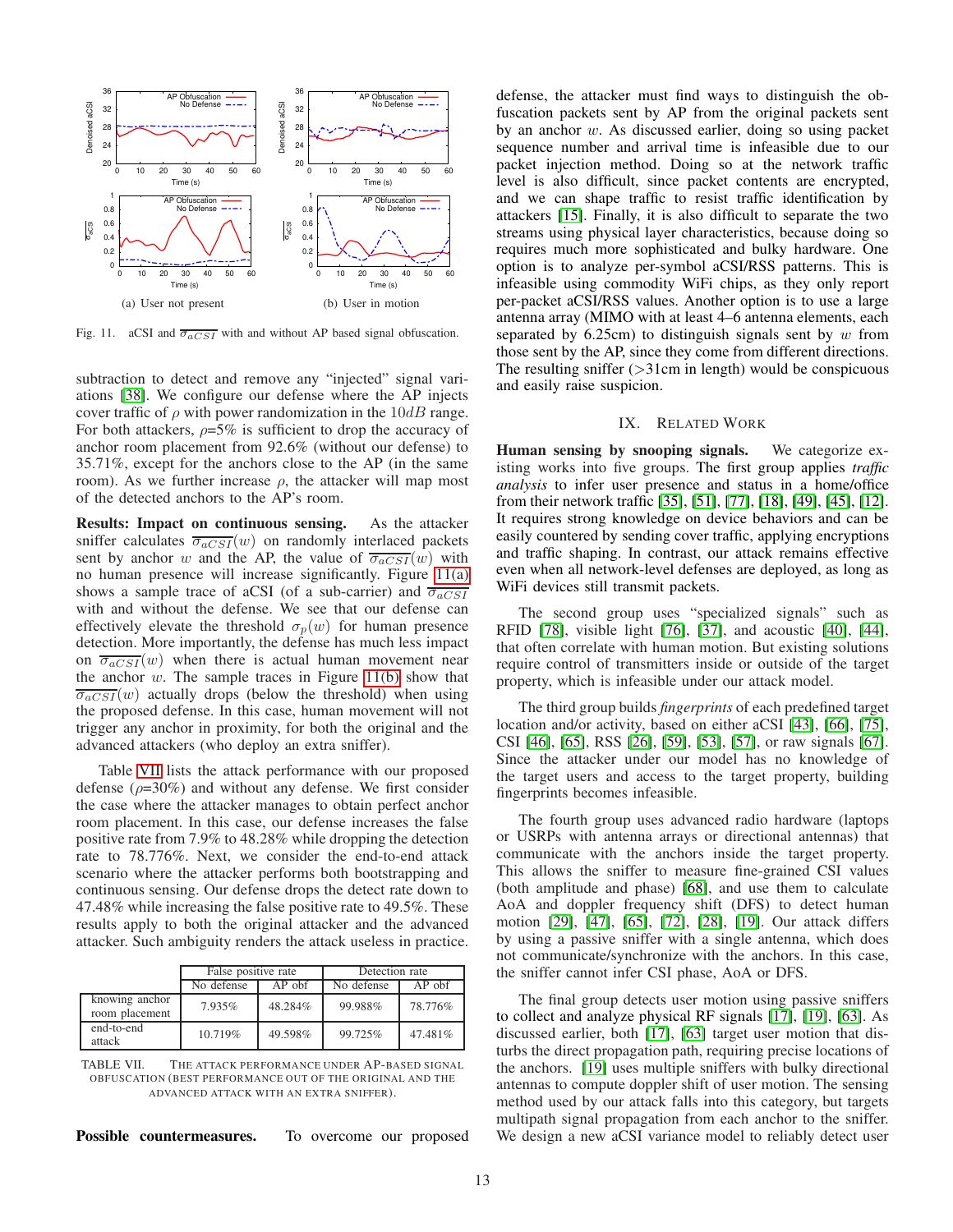motion, eliminating the need for precise anchor location and antenna array at the sniffer.

Passive transmitter localization. Existing works often leverage bulky receivers with multiple antennas [\[14\]](#page-13-5), [\[33\]](#page-14-1), [\[58\]](#page-14-19), [\[30\]](#page-14-12), [\[69\]](#page-14-0), [\[34\]](#page-14-46) to estimate signal AoA, and applies triangulation across receivers to derive target location. Our anchor localization (during bootstrapping) uses a compact smartphone with a single antenna, and applies passive localization that fits spatial RSS measurements to a propagation model [\[27\]](#page-13-25), [\[38\]](#page-14-17), [\[23\]](#page-13-26). Our key contribution is the data sifting algorithm that identifies good RSS samples as input to the model fitting.

Defense against RF sensing. Existing works [\[32\]](#page-14-47), [\[48\]](#page-14-26), [\[22\]](#page-13-27), [\[64\]](#page-14-48) defend against eavesdropping on a transmitter by a jammer transmitting simultaneously, preventing the attacker from decoding packets or estimating CSI/AoA. This requires precise synchronization between the transmitter and the jammer [\[31\]](#page-14-49) or a high-cost full-duplex obfuscator [\[48\]](#page-14-26). Our defense uses AP to insert fake packets (rather than transmitting simultaneously), which is easy to deploy and effective against our attack.

## X. CONCLUSION

Our work shows that the ubiquity of WiFi devices has an unexpected cost: reflected or blocked RF transmissions leak information about our location and activities. We describe a set of low-cost, stealthy reconnaissance attacks that can continuously monitor and locate human motion inside a private property, turning WiFi devices inside into motion sensors. All this is done without compromising the WiFi network, data packets or devices, and only requires a commodity WiFi sniffer outside of the property. We validate the attack on a variety of real-world locations, and develop a new effective defense based on carefully tuned WiFi signal obfuscation by APs.

We believe our work points to the potential of more powerful information leakage attacks via passive RF reflections. With more sophisticated signal processing techniques (and potentially new hardware), much more might be learned from the way ambient RF signals interact with our bodies and surroundings. We are pursuing this line of research to both better understand these attacks and to develop defenses to better safeguard our security and privacy.

#### ACKNOWLEDGMENT

We thank our shepherd Earlence Fernandes and the anonymous reviewers for their feedback. We also thank Vyas Sekar and Fadel Adib for their feedback on the early version of this work. This work is supported in part by the National Science Foundation grants CNS-1923778 and CNS-1705042. Any opinions, findings, and conclusions or recommendations expressed in this material do not necessarily reflect the views of any funding agencies.

#### **REFERENCES**

- <span id="page-13-3"></span>[1] "About thermal imaging," [https://pr-infrared.com/about-thermal](https://pr-infrared.com/about-thermal-imaging/thermal-imaging-faq)[imaging/thermal-imaging- faq.](https://pr-infrared.com/about-thermal-imaging/thermal-imaging-faq)
- <span id="page-13-13"></span>[2] "Evil maid attack," [http://searchsecurity.techtarget.com/definition/evil](http://searchsecurity.techtarget.com/definition/evil-maid-attack)[maid-attack.](http://searchsecurity.techtarget.com/definition/evil-maid-attack)
- <span id="page-13-2"></span>[3] "The first 5 things to do with new smart lights," [https://www.cnet.com/](https://www.cnet.com/how-to/the-first-5-things-to-do-with-your-smart-lights/) [how-to/the-first-5-things-to-do-with-your-smart-lights/.](https://www.cnet.com/how-to/the-first-5-things-to-do-with-your-smart-lights/)
- <span id="page-13-17"></span>[4] "HOWTO estimate parameter-errors using monte carlo," [http://www](http://www-personal.umd.umich.edu/~wiclarks/AstroLab/HOWTOs/NotebookStuff/MonteCarloHOWTO.html)[personal.umd.umich.edu/~wiclarks/AstroLab/HOWTOs/NotebookStuff/](http://www-personal.umd.umich.edu/~wiclarks/AstroLab/HOWTOs/NotebookStuff/MonteCarloHOWTO.html) [MonteCarloHOWTO.html,](http://www-personal.umd.umich.edu/~wiclarks/AstroLab/HOWTOs/NotebookStuff/MonteCarloHOWTO.html) 2014.
- <span id="page-13-19"></span>"Researchers break MAC address randomization and track 100% of test devices," [https://www.bleepingcomputer.com/news/security/](https://www.bleepingcomputer.com/news/security/researchers-break-mac-address-randomization-and-track-100-percent-of-test-devices/) [researchers- break-mac-address-randomization- and-track-100-percent](https://www.bleepingcomputer.com/news/security/researchers-break-mac-address-randomization-and-track-100-percent-of-test-devices/)[of-test-devices/,](https://www.bleepingcomputer.com/news/security/researchers-break-mac-address-randomization-and-track-100-percent-of-test-devices/) 2017.
- <span id="page-13-0"></span>[6] [https://iot-analytics.com/state-of-the-iot-update- q1-q2-2018-number](https://iot-analytics.com/state-of-the-iot-update-q1-q2-2018-number-of-iot-devices-now-7b/)[of-iot-devices- now-7b/,](https://iot-analytics.com/state-of-the-iot-update-q1-q2-2018-number-of-iot-devices-now-7b/) 2018.
- <span id="page-13-20"></span>[7] "Android P feature spotlight: Per-network MAC address randomization added as experimental feature," [https://www.androidpolice.com/](https://www.androidpolice.com/2018/03/08/android-p-feature-spotlight-per-network-mac-address-randomization-added-experimental-feature/) [2018/03/08/android- p-feature- spotlight- per-network-mac-address](https://www.androidpolice.com/2018/03/08/android-p-feature-spotlight-per-network-mac-address-randomization-added-experimental-feature/)[randomization- added-experimental- feature/,](https://www.androidpolice.com/2018/03/08/android-p-feature-spotlight-per-network-mac-address-randomization-added-experimental-feature/) 2018.
- <span id="page-13-14"></span><span id="page-13-1"></span>[8] "Ettus research products," [https://www.ettus.com/product/,](https://www.ettus.com/product/) 2018.
- [9] [https://www.statista.com/statistics/802706/world-wlan-connected](https://www.statista.com/statistics/802706/world-wlan-connected-device/)[device/,](https://www.statista.com/statistics/802706/world-wlan-connected-device/) 2019.
- <span id="page-13-12"></span>[10] "Smart home layout," [https://www.hornernetworks.com/smart-home](https://www.hornernetworks.com/smart-home-layout)[layout,](https://www.hornernetworks.com/smart-home-layout) 2019.
- <span id="page-13-11"></span>[11] "Smart layouts," [https://onefirefly.com/creative- services/smart-layouts,](https://onefirefly.com/creative-services/smart-layouts) 2019.
- <span id="page-13-22"></span>[12] A. Acar, H. Fereidooni, T. Abera, A. K. Sikder, M. Miettinen, H. Aksu, M. Conti, A. Sadeghi, and A. S. Uluagac, "Peek-a-boo: I see your smart home activities, even encrypted!" *CoRR*, vol. abs/1808.02741, 2018.
- <span id="page-13-8"></span>[13] F. Adib, Z. Kabelac, and D. Katabi, "Multi-person localization via RF body reflections," in *Proc. of NSDI*, 2015.
- <span id="page-13-5"></span>[14] F. Adib and D. Katabi, "See through walls with WiFi!" in *Proc. of SIGCOMM*, 2013.
- <span id="page-13-4"></span>[15] N. Apthorpe, D. Reisman, S. Sundaresan, A. Narayanan, and N. Feamster, "Spying on the smart home: Privacy attacks and defenses on encrypted iot traffic," *CoRR*, vol. abs/1708.05044, 2017.
- <span id="page-13-6"></span>[16] P. Bahl and V. N. Padmanabhan, "RADAR: an in-building RF-based user location and tracking system," in *Proc. of INFOCOM*, 2000.
- <span id="page-13-10"></span>[17] A. Banerjee, D. Maas, M. Bocca, N. Patwari, and S. Kasera, "Violating privacy through walls by passive monitoring of radio windows," in *Proc. of WiSec*, 2014.
- <span id="page-13-21"></span>[18] Y. Cheng, X. Ji, T. Lu, and W. Xu, "DeWiCam: Detecting hidden wireless cameras via smartphones," in *Proc. of Asia CCS*, 2018.
- <span id="page-13-24"></span>[19] K. Chetty, G. E. Smith, and K. Woodbridge, "Through-the-wall sensing of personnel using passive bistatic WiFi radar at standoff distances," *IEEE Transactions on Geoscience and Remote Sensing*, vol. 50, no. 4, 2012.
- <span id="page-13-16"></span>[20] F. Evennou and F. Marx, "Advanced integration of WiFi and inertial navigation systems for indoor mobile positioning," *EURASIP J. Appl. Signal Process*, vol. 2006, 2006.
- <span id="page-13-7"></span>[21] Z. Farid, R. Nordin, and M. Ismail, "Recent advances in wireless indoor localization techniques and system," *Journal of Computer Networks and Communications*, vol. 2013, 2013.
- <span id="page-13-27"></span>[22] S. Gollakota and D. Katabi, "iJam: Jamming oneself for secure wireless communication," Computer Science and Artificial Intelligence Laboratory Technical Report, Tech. Rep., 2010.
- <span id="page-13-26"></span>[23] A. Goswami, L. E. Ortiz, and S. R. Das, "WiGEM: A learning-based approach for indoor localization," in *Proc. of CoNEXT*, 2011.
- <span id="page-13-18"></span>[24] D. Halperin, W. Hu, A. Sheth, and D. Wetherall, "Tool release: Gathering 802.11n traces with channel state information," *ACM SIGCOMM CCR*, vol. 41, no. 1, 2011.
- <span id="page-13-15"></span>[25] F. R. Hampel, "The influence curve and its role in robust estimation," *Journal of the American Statistical Association*, vol. 69, no. 346, pp. 383–393, 1974.
- <span id="page-13-9"></span>[26] H. Huang and S. Lin, "WiDet: Wi-Fi based device-free passive person detection with deep convolutional neural networks," in *Proc. of MSWIM*, 2018.
- <span id="page-13-25"></span>[27] Y. Ji, S. Biaz, S. Pandey, and P. Agrawal, "ARIADNE: A dynamic indoor signal map construction and localization system," in *Proc. of MobiSys*, 2006.
- <span id="page-13-23"></span>[28] W. Jiang, C. Miao, F. Ma, S. Yao, Y. Wang, Y. Yuan, H. Xue, C. Song, X. Ma, D. Koutsonikolas, W. Xu, and L. Su, "Towards environment independent device free human activity recognition," in *Proc. of MobiCom*, 2018.